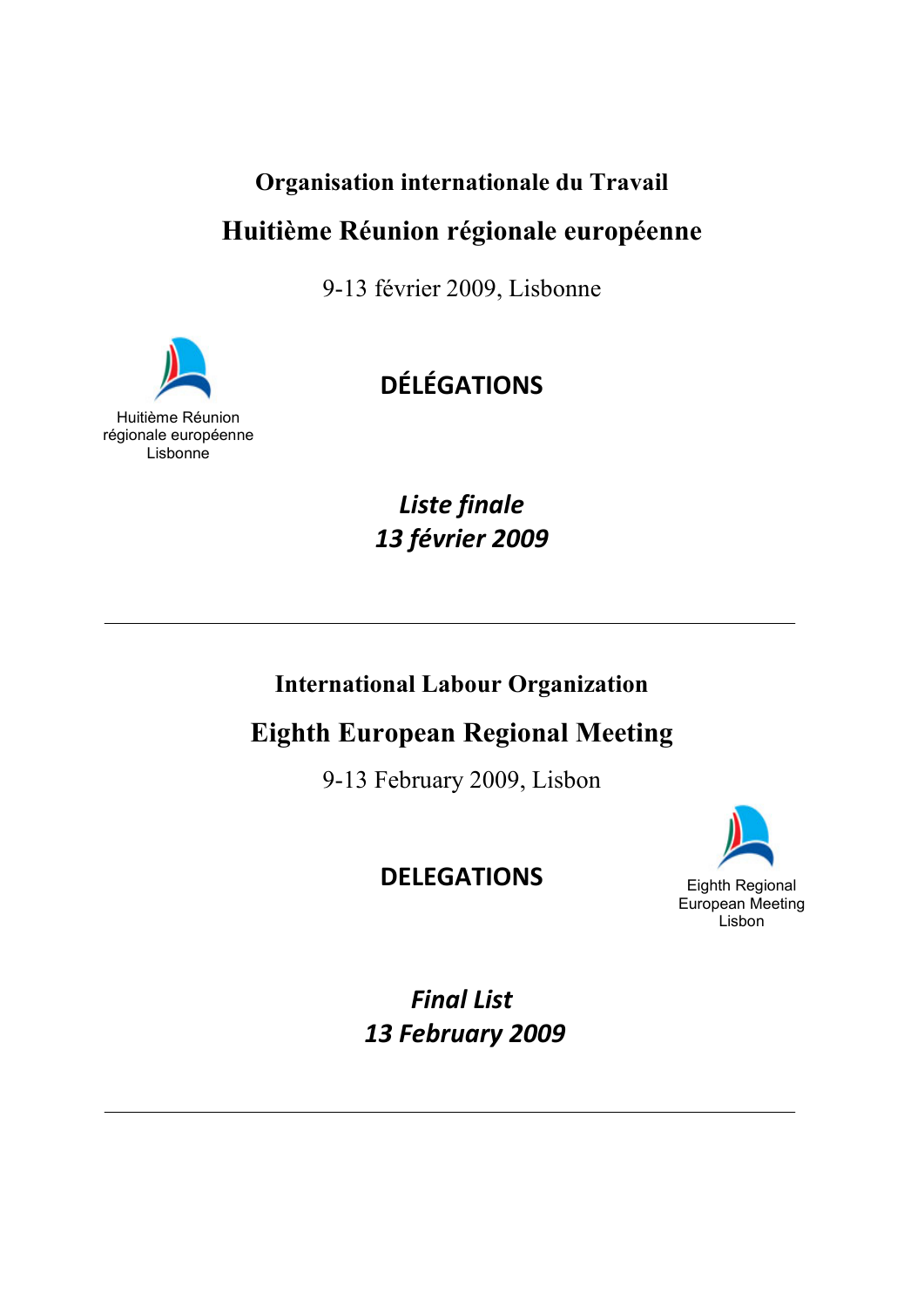## **Albanie Albania**

## *Minister attending the Meeting*

DURO, Anastas, Mr., Minister of Labour and Social Affairs.

## *Person accompanying the Minister*

BERISHA, Dajana, Ms., Director, Ministry of Labour and Social Affairs.

## **Government Delegates**

SULKA, Kastriot, Mr., Deputy Minister of Labour, Social Affairs and Equal Opportunities. CANI, Bujar, Mr., Director, Ministry of Labour and Social Affairs.

## *Adviser and substitute delegate*

LEKA, Gjirgji, Mr., General Director, Ministry of Labour and Social Affairs.

## *Adviser*

PILO, Vasil, Mr., Director of Cabinet, Ministry of Labour and Social Affairs.

## **Employers' Delegate**

KIKA, Avenir, Mr., Chairman, Albanian Construction Associations.

## *Adviser*

SHKRELI, Kujtim, Mr., Employers Associations.

## **Workers' Delegate**

NIKOLLAJ, Kol, Mr., Chairman, Albanian Confederate of Syndicats.

## *Adviser*

KARIQI, Sanui, Mr., Deputy Chairman, Albanian Construction Associations.

## **Allemagne Germany**

## *Minister attending the Meeting*

BRANDNER, Klaus, Mr., Parliament State Secretary.

## *Person accompanying the Minister*

WILDING, Lilli, Ms., Interpreter, Ministry of Labour and Social Affairs.

## **Government Delegates**

HOFFMANN, Susanne, Ms., Director, Ministry of Labour and Social Affairs. VOGT, Lutz-Rudiger, Mr., Head of Division, Ministry of Labour and Social Affairs.

## *Adviser*

DEICHMANN, Philipp, Mr., Counsellor, Embassy of Germany, Lisbon.

## **Employers' Delegate**

GERSTEIN, Antje, Ms., Deputy Head of Deparment, German Employers' Association.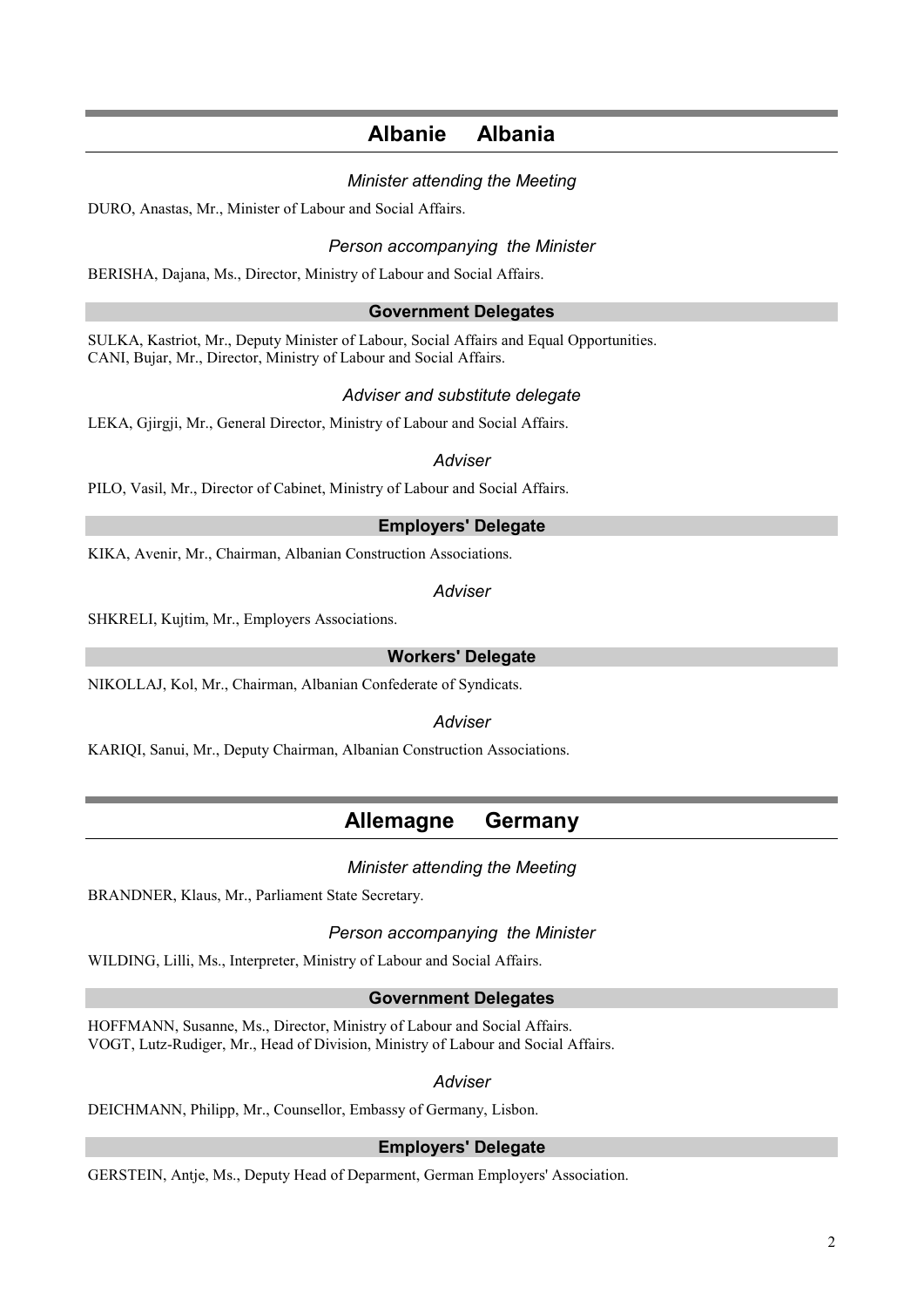## *Advisers*

HORNUNG-DRAUS, Renate, Ms., Head of Department, German Employers' Association. THORNS, Matthias, Mr., German Employers' Association.

#### **Workers' Delegate**

KÜHL, Bianca, Ms., Head of Division, Confederation of German Trade Unions.

#### *Advisers*

KUNKEL, Jörg, Mr., Confederation of German Trade Unions. NAUMANN, Reinhard, Mr., Confederation of German Trade Unions.

## **Arménie Armenia**

## **Government Delegates**

HAMBARDZUMYAN, Arsen, Mr., Minister of Labour and Social Issues. MARTIROSYAN, Anamit, Ms., Head, International Relations Division, Ministry of Labour and Social Issues.

#### **Employers' Delegate**

MAKARYAN, Gagik, Mr., Executive Director, Republican Union of Employers (Manufacturers and Businessmen) of Armenia.

#### **Workers' Delegate**

TUMASYAN, Eduard, Mr., President, Trade Unions Confederation of Armenia.

## **Autriche Austria**

## **Government Delegates**

DEMBSHER, Iris, Ms., Head of International Social Policy Unit, Federal Ministry of Labour, Social Affairs and Consumer Protection.

JELLASITZ, Robert, Mr., International Labour Market Policy, Federal Ministry of Labour, Social Affairs and Consumer Protection.

#### *Adviser and substitute delegate*

BUZCOLICH, Gerhard, Mr., Social Insurance, Responsible for Relations to International Organizations and Technical Co-operation, Federal Ministry of Labour, Social Affairs and Consumer Protection.

## **Employers' Delegate**

TOMEK, Peter, Mr., Manager, Boehringer-Ingelheim Austria; Substitute Member, Governing Body of the ILO.

## **Workers' Delegate**

BEI, Neda, Ms., Social Affairs Management, Chamber of Labour, Vienna.

## **Azerbaïdjan Azerbaijan**

#### **Government Delegates**

MAMMADOV, Vahab, Mr., Head, Employment Policy and Demography Department, Ministry of Labour and Social Protection of Population.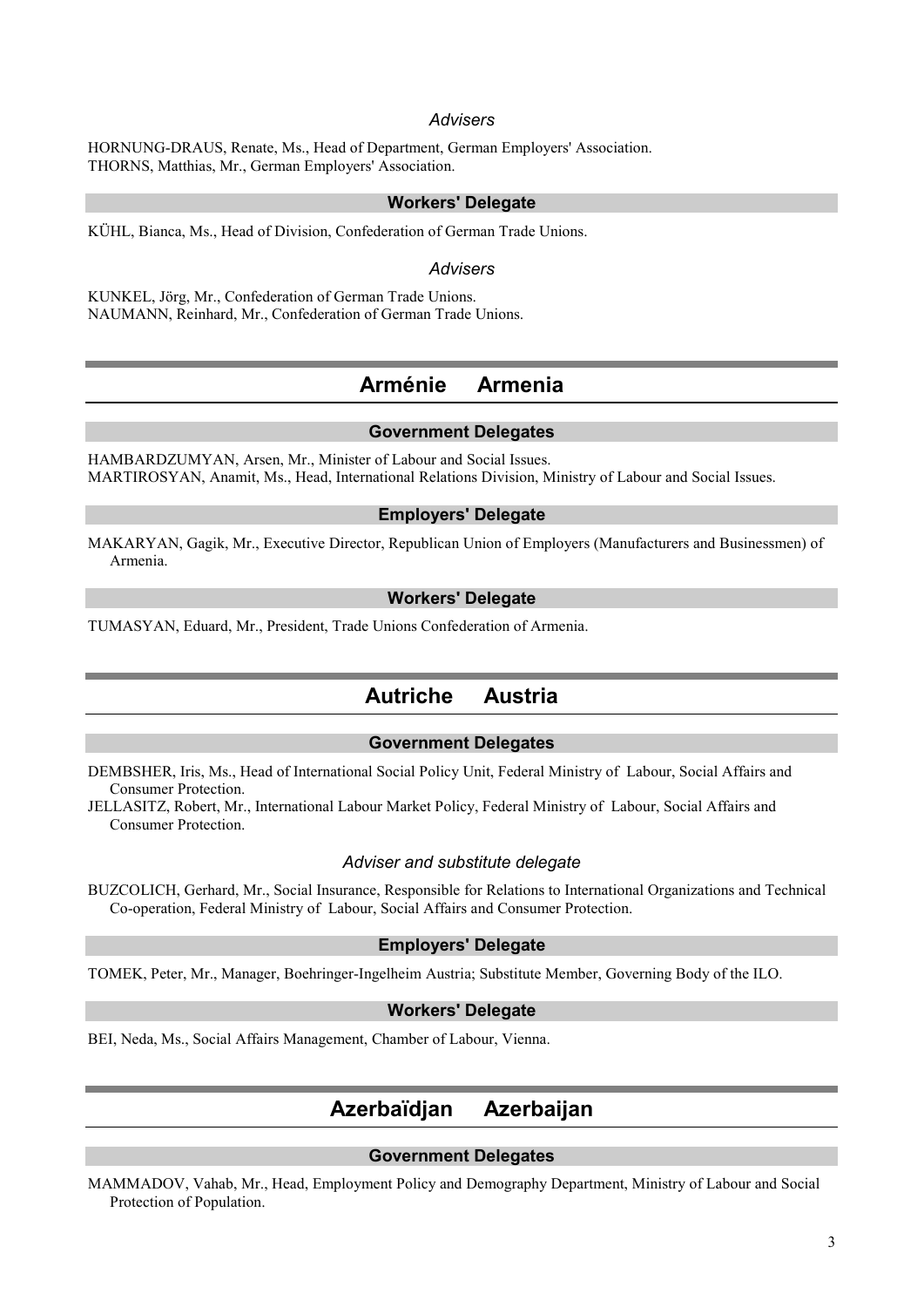ILYASOV, Khalig, Mr., Deputy Head, General Employment Department, Ministry of Labour and Social Protection of Population.

## **Workers' Delegate**

TAGHIYEV, Chingiz, Mr., Director, Department for Protection of Socio-Economic Status of Employees and Labour, Azerbaijan Trade Unions Confederation.

## **Bélarus Belarus**

## **Government Delegate**

STAROVOYTOV, Igor, Mr., Director, External Relations and Partnership Policy Department, Ministry of Labour and Social Protection.

### **Employers' Delegate**

BOROVOI, Nikolai, Mr., Deputy Chairman, Confederation of Industrialists and Entrepreneurs; Chairman, Association of International Road Carriers, BAMAP.

#### **Workers' Delegate**

KOZIK, Leonid, Mr., Chairman, Federation of Trade Unions of Belarus.

### *Adviser and substitute delegate*

GALYNYA, Anton, Mr., Head, International Activities Department, Office of the Council of the Federation of Trade Unions of Belarus.

#### *Adviser*

PENKRAT, Anatoli, Mr., Member, Council of the Federation of Trade Unions of Belarus.

## **Belgique Belgium**

#### *Ministre assistant à la Réunion*

MILQUET, Joëlle, Mme, Vice-Première Ministre et Ministre de l'Emploi et de l'Egalité des Chances.

#### *Personnes accompagnant le Ministre*

HUYGELEN, Rudolf, M., Ambassador, Ambassade de Belgique, Lisbonne. WEERTS, Laurence, Mme, Collaboratrice, Cabinet de la Ministre de l'Emploi et de l'Egalité des Chances.

### **Délégués gouvernementaux**

MAETER, Pierre-Paul, M., Président, Comité de Direction, Service public fédéral Emploi, Travail et Concertation sociale.

VANDAMME, François, M., Conseiller général, Chef de la Division, Affaires internationales du Service public fédéral Emploi, Travail et Concertation sociale.

#### *Conseillers techniques*

CASSIERS, Nathalie, Mme, Conseiller, Ambassade de Belgique, Lisbonne.

BOCKSTEINS, Harry, M., Conseiller général, Direction générale Relations collectives de Travail du Service public fédéral Emploi, Travail et Concertation sociale.

BEVERS, Tom, M., Conseiller, Direction générale, Emploi et Marché du Travail, Service public fédéral Emploi, Travail et Concertation sociale.

DEHASQUE, Frank, M., Attaché, Direction générale Humanisation du Travail du Service public fédéral Emploi, Travail et Concertation sociale.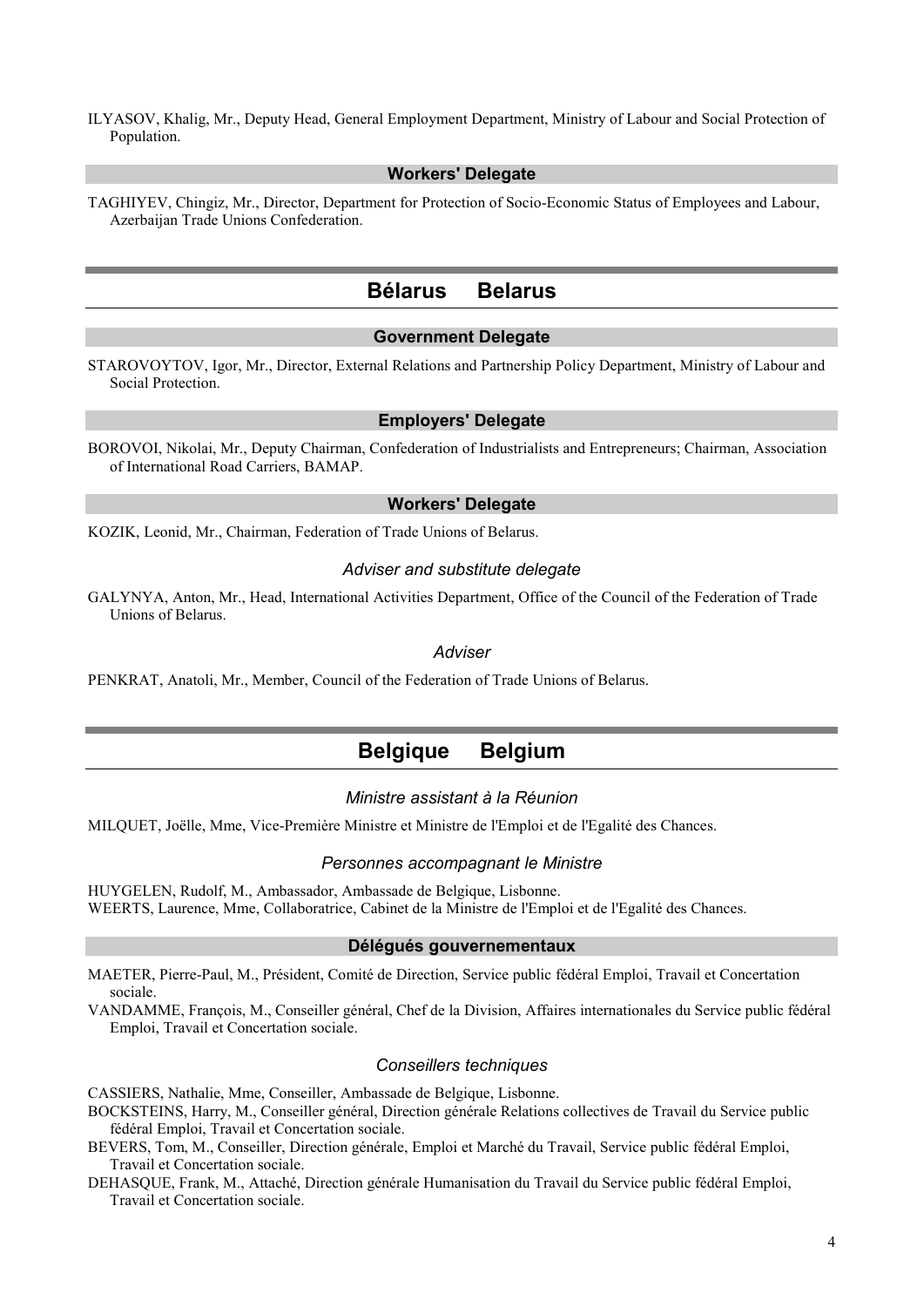VAN PEER, Ria, Mme, Chargée de mission, "Sociaal Economische Raad van Vlaanderer".

BUELENS, Theo, M., Expert administratif, Direction des Relations multilatérales du Service public fédéral Emploi, Travail et Concertation sociale.

#### **Délégué des employeurs**

VAN DAMME, Ivo, M., Directeur, Département social, Fédération des entreprises de Belgique.

#### *Conseiller technique*

DE MEESTER, Kris, M., Premier Conseiller, Fédération des Entreprises de Belgique.

#### **Délégué des travailleurs**

DEMELENNE, Anne, Mme, Secrétaire générale, Fédération générale du Travail de Belgique.

#### *Conseillers techniques*

ROLIN, Claude, M., Secrétaire général, Confédération des Syndicats chrétiens.

VERCAMST, Jan, M., Président, Centrale générale des Syndicats libéraux de Belgique.

DRION, Cécile, Mme, Conseillère, Département international, Fédération générale du Travail de Belgique.

DEBRULLE, Andrée, Mme, Conseillère, Service juridique, Confédération des Syndicats chrétiens.

NOËL, Bernard, M., Secrétaire national, Centrale générale des Syndicats libéraux de Belgique.

MACOURS, Jean-François, M., Conseiller, Service d'Etudes sociales, Fédération générale du Travail de Belgique. ROUSSEAU, Véronique, Mme, Responsable, Service des Relations internationales, Confédération des Syndicats chrétiens.

DOS SANTOS COSTA, Vera, Mme, Chef, Département international, Centrale générale des Syndicats libéraux de Belgique.

## **Bosnie-Herzégovine Bosnia and Herzegovina**

## **Government Delegate**

DIZDAREVIC, Damir, Mr., Assistant Minister for Labour and Employment, Ministry of Civil Affairs.

### *Adviser*

MARKOVIC, Rade, Mr., Adviser-Interpreter, Ministry of Civil Affairs.

### **Employers' Delegate**

KATICA, Hamdo, Mr., Member of Governing Board, Employers' Association of Bosnia-Herzegovina.

## **Workers' Delegate**

MIJIC, Ranka, Ms., President, Confederation of Trade Unions of Bosnia-Herzegovina.

#### *Adviser*

SKRBIC, Biljana, Ms., Chief of Division, Association of Trade Unions of RS.

## **Bulgarie Bulgaria**

#### *Minister attending the Meeting*

MASLAROVA, Emiliya, Mrs., Minister of Labour and Social Policy.

## **Government Delegates**

DIMITROV, Dimitar, Mr., Deputy Minister, Ministry of Labour and Social Policy.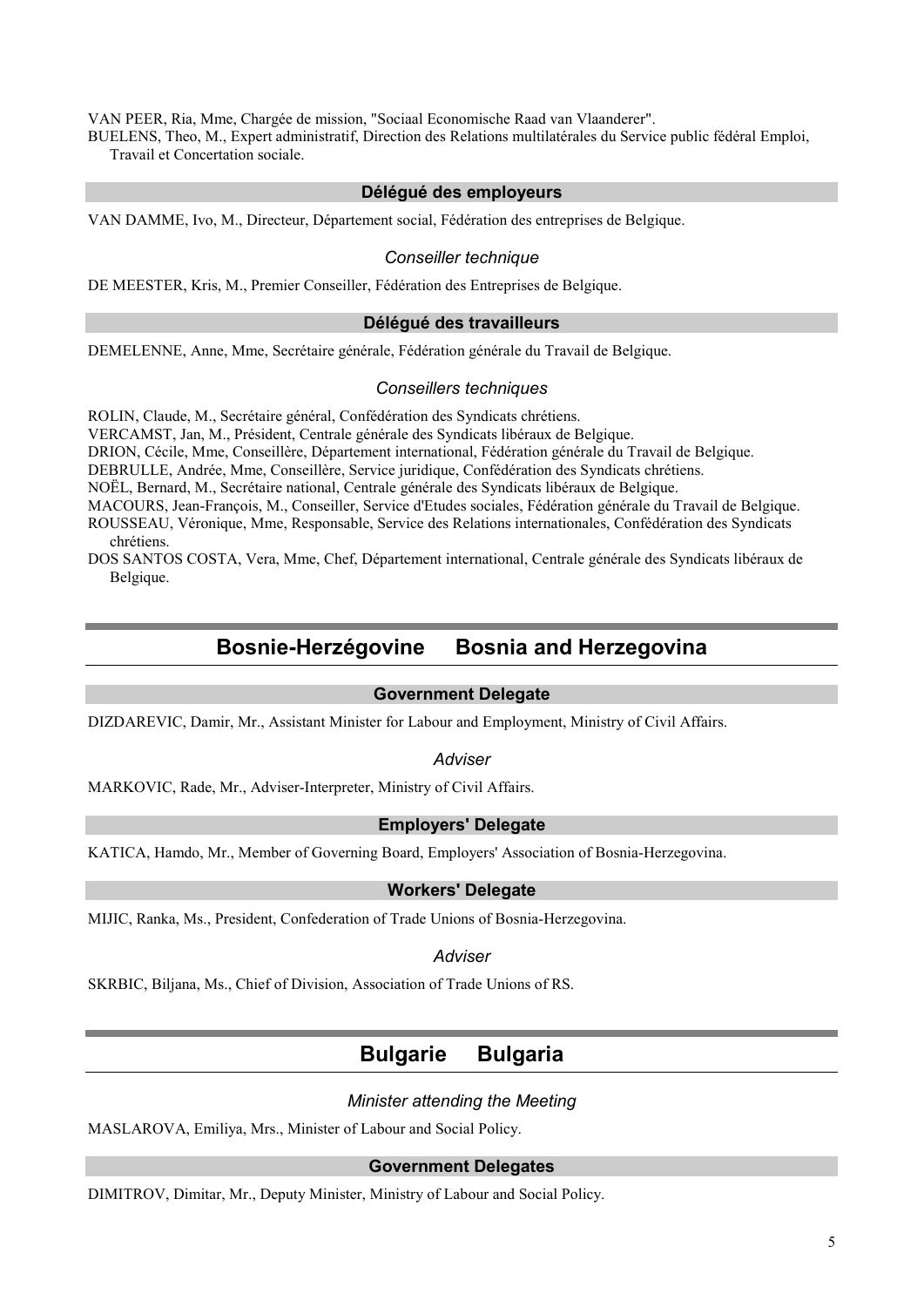TCHOLASHKA, Assia, Mrs., Director, European Affairs and International Cooperation Directorate, Ministry of Labour and Social Policy.

## *Adviser and substitute delegate*

NAYDENOV, Nikolay, Mr., Head, International Organizations and International Legal Affairs Section, Ministry of Labour and Social Policy.

### *Adviser*

KATSARSKI, Zlati, Mr., Adviser, Human Rights and International Humanitarian Organizations, Ministry of Foreign Affairs.

## **Employers' Delegate**

SIMEONOV, Tsvetan, Mr., Vice-President, Bulgarian Chamber of Commerce and Industry.

## **Workers' Delegate**

CHULEV, Oleg, Mr., Parliamentary Secretary, Confederation of Labour "PODKREPA".

## **Chypre Cyprus**

## **Government Delegates**

CHARALAMBOUS, Sotiroula, Mrs., Minister of Labour and Social Insurance. ZODIATES, George, Mr., Ambassador, Ministry of Foreign Affairs.

## *Adviser*

ANDREOU PANAYIOTOU, Natalia, Mrs., Administrative Officer, Ministry of Labour and Social Insurance.

## **Employers' Delegate**

PILIKOS, Michael, Mr., Director-General, Cyprus Employers and Industrialists Federation.

#### *Advisers*

ANTONIOU, Michael, Mr., Deputy Director-General, Cyprus Employers and Industrialists Federation. PEDONOMOS, George, Mr., Industrial Relations and Social Policy Officer, Cyprus Employers and Industrialist Federation.

#### **Workers' Delegate**

EPISTITHIOU, Nicos, Mr., Public and International Relations Secretary, Cyprus Workers Confederation.

#### *Advisers*

DIOMEDOUS, Diomedes, Mr., General Secretary, Democratic Labour Federation of Cyprus. GRIGORIOU, Nikos, Mr., Head, Department of International Relations, Pancyprian Federation of Labour.

## **Croatie Croatia**

## *Minister attending the Meeting*

POLANCEC, Damir, Mr., Minister of Economy, Labour and Entrepreneurship.

#### *Person accompanying the Minister*

VUKOSAV, Zeljko, Mr., Ambassador, Embassy of Croatia, Lisbon.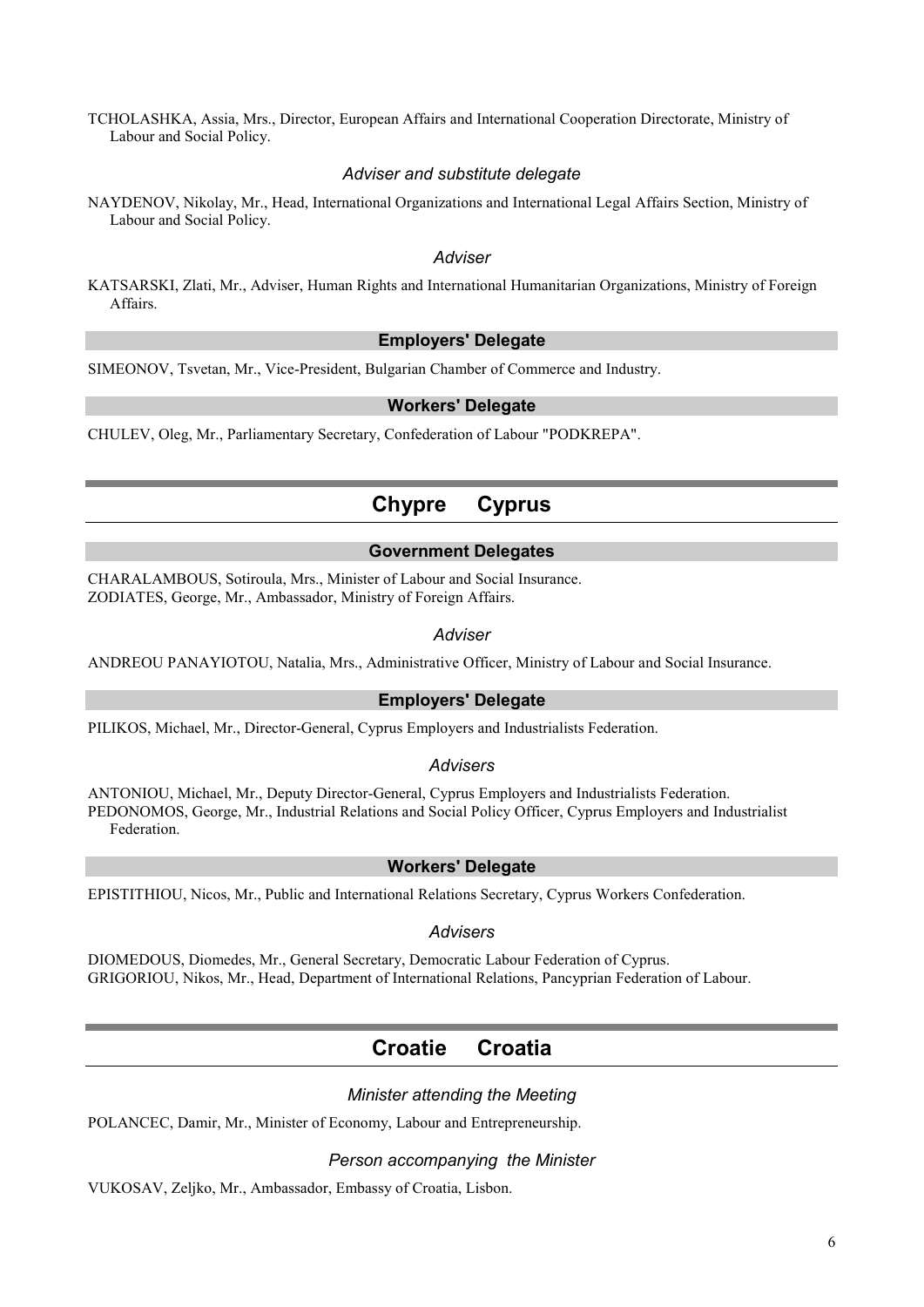#### **Government Delegates**

DRAGICEVIC, Gordana, Ms., Head of Department, Ministry of Economy, Labour and Entrepreneurship. DE MENDONGA FERREIRA, Arna, Ms., Adviser, Embassy of Croatia, Lisbon.

#### **Employers' Delegate**

HORVATIC, Lidija, Ms., Director, Croatian Employers Association.

#### *Adviser and substitute delegate*

SEIFERT, Nenad, Mr., Legal Adviser, Croatian Employers Association.

## **Workers' Delegate**

KNEZEVIC, Ana, Ms., President, Union of Autonomous Trade Unions of Croatia.

### *Adviser and substitute delegate*

HANZEVACKI, Marija, Ms., Secretary, Independent Trade Unions of Croatia.

## **Danemark Denmark**

#### **Government Delegates**

WESTH, Vibe, Ms., Special Adviser, Ministry of Employment. LORENTZEN, Torben, Mr., Head of Section, Ministry of Employment.

## **Employers' Delegate**

RONNEST, Jorgen, Mr., Director, International Affairs, Confederation of Danish Employments (DA).

## **Workers' Delegate**

PRASZ, Ole, Mr., Senior Adviser, Confederation of Professionals in Denmark (FTF).

## **Espagne Spain España**

### *Ministro asistente a la Reunión*

GRANADO MARTÍNEZ, Octavio José, Sr., Secretario de Estado de la Seguridad Social.

#### *Persona que acompaña al Ministro*

FERNÁNDEZ LÓPEZ, Aurelio, Sr., Asesor, Secretaría de Estado de la Seguridad Social.

#### **Delegados gubernamentales**

ARNAU NAVARRO, Francisco, Sr., Consejero, Ministerio de Trabajo e Inmigración, Misión Permanente, Ginebra. NAVARRO, D. Alberto, Sr., Embajador, Embajada de España, Lisboa.

#### **Delegado de los empleadores**

FERRER DUFOL, Javier, Sr., Presidente, Confederación de Empresarios de Zaragoza; Miembre de la Junta Directiva, Confederación Española de Organizaciones Empresariales (CEOE).

#### *Consejeros técnicos*

SUAREZ SANTOS, Roberto, Sr., Responsable, Asuntos Sociales Internacionales, Departamento de Relaciones Laborales, CEOE.

DEL PUEYO PEREZ, Eduardo, Sr., Director Adjunto, Departamento de Relaciones Internacionales, CEOE.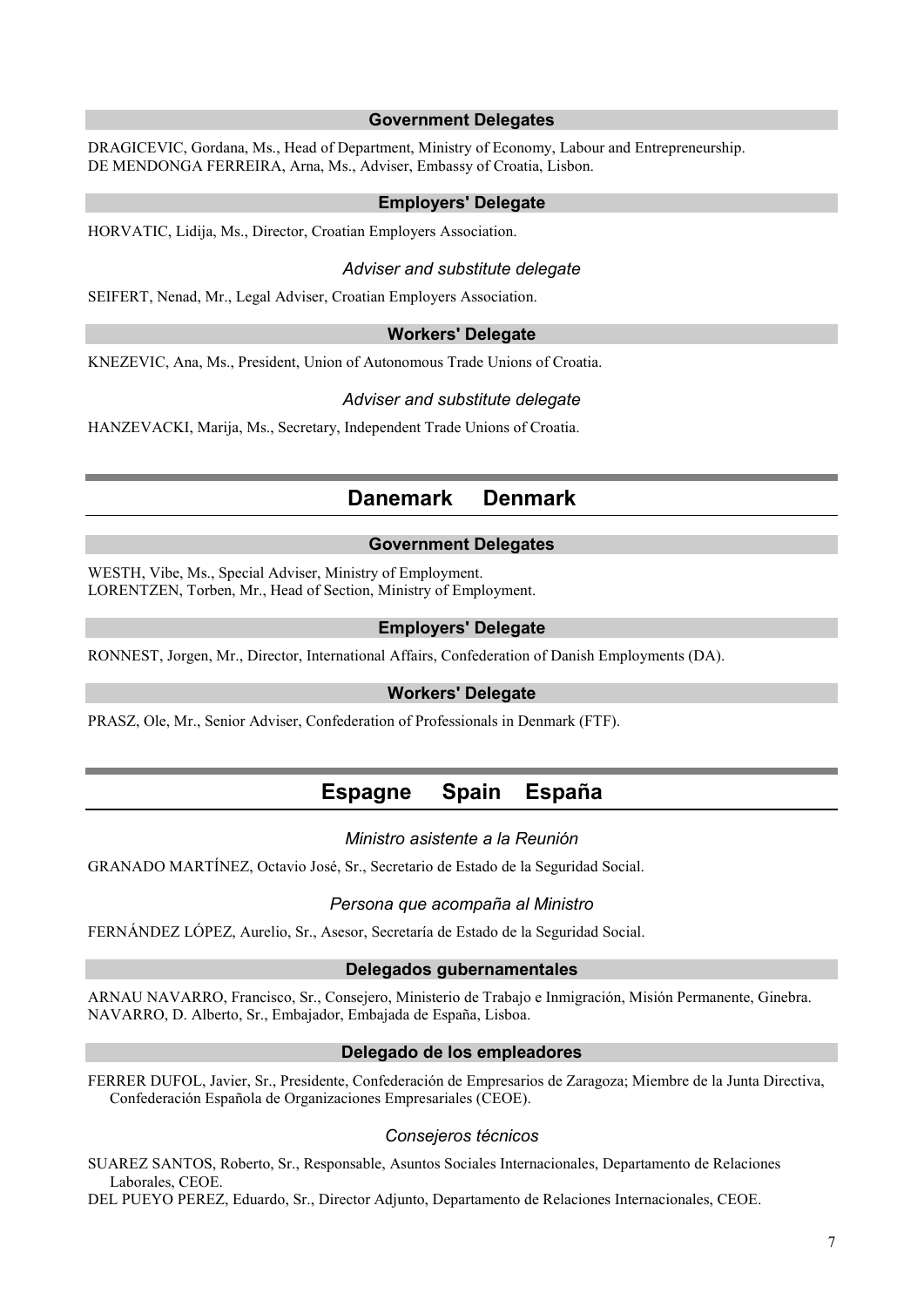## **Delegado de los trabajadores**

MONTERO, Victoria, Sra., Representante, Comisiones Obreras (CCOO).

### *Consejeros técnicos*

DOZ, Javier, Sr., Secretario Confederal, Acción Sindical Internacional, CCOO. LÓPEZ, Antonio, Sr., Miembro, Secretaría Internacional, Unión General de los Trabajadores (UGT). RAMÓN GONZALEA BOAN, Xesús, Sr., Responsable Confederal, Relaciones Internacionales, Confederación Intersindcal Galega (CIG).

IGEREGI SAN MIGUEL, Saioa, Sra., Miembro, Departamento Internacional, ELA/STV.

## **Estonie Estonia**

## **Government Delegates**

KAARATS, Egle, Ms., Head, Working Life Development Department, Ministry of Social Affairs. KAADU, Tiit, Mr., Adviser, Working Life Development Department, Ministry of Social Affairs.

## **Employers' Delegate**

PAARENDSON, Eve, Ms., Head, International Relations, Estonian Employers' Confederation.

## **Workers' Delegate**

TALIGA, Harri, Mr., Chairman, Confederation of Estonian Trade Unions.

## **Ex-République yougoslave de Macédoine**

## **The former Yugoslav Republic of Macedonia**

#### **Government Delegates**

BAJRAMI, Djelal, Mr., Minister of Labour and Social Policy. ADEMI, Djemail, Mr., Adviser, Ministry of Labour and Social Policy.

#### *Adviser and substitute delegate*

KRSTANOVSKI, Emil, Mr., Assistant, Ministry of Labour and Social Policy.

## **Finlande Finland**

## **Government Delegates**

KANGASPERKO, Raila, Ms., Government Counsellor, Ministry of Employment and the Economy. MODEEN, Stina, Ms., Ministerial Adviser, Ministry of Employment and the Economy.

#### *Advisers*

FEODOROW, Sauli, Mr., Ambassador, Embassy of Finland, Lisbon. LINDHOLM, Christian, Mr., Counsellor, Embassy of Finland, Lisbon.

### **Employers' Delegate**

SAJAVAARA, Anu, Ms., Legal Adviser, Confederation of Finnish Industries.

### *Adviser*

KOIVU, Simopekka, Mr., Legal Adviser, Confederation of Finnish Industries.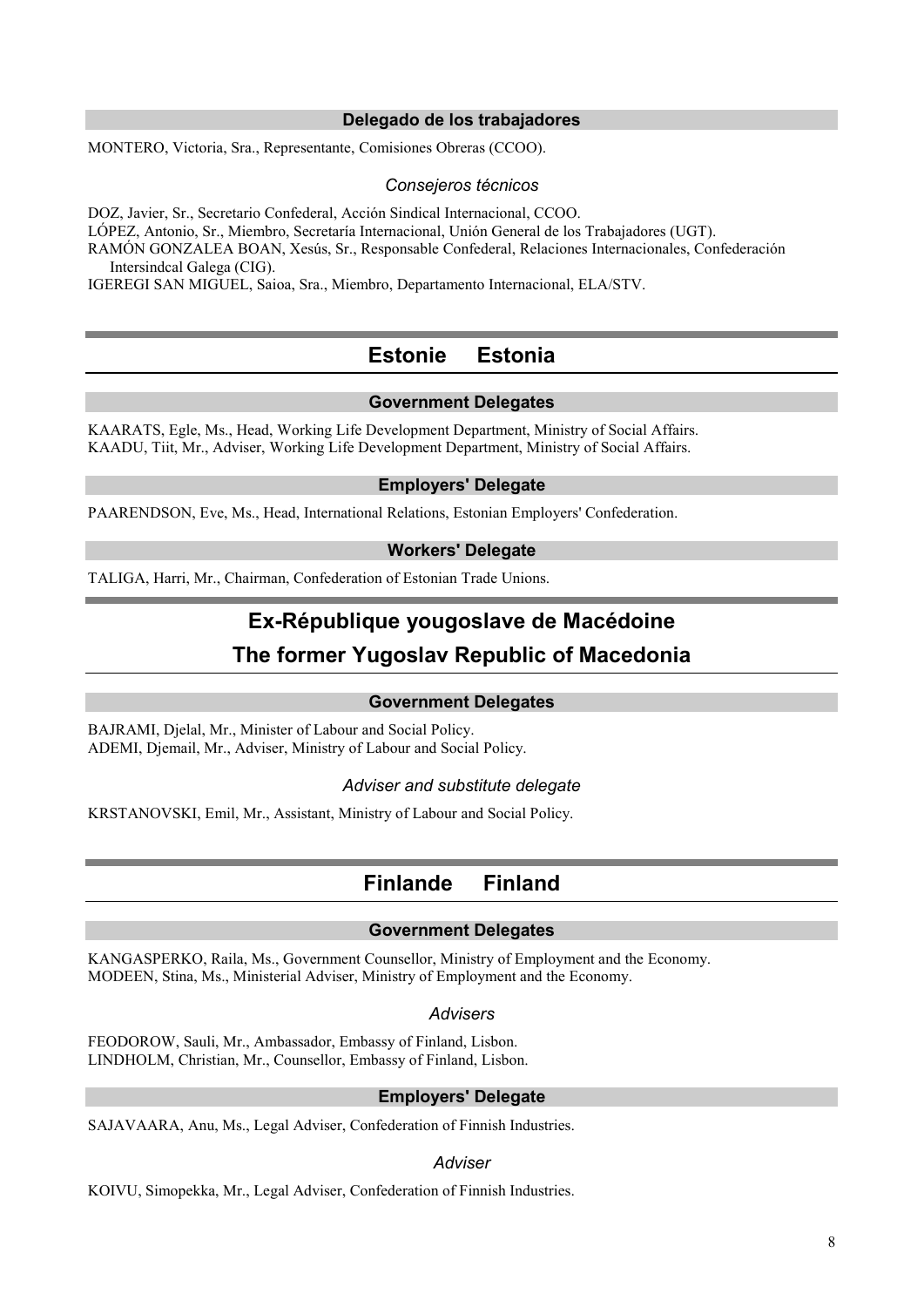### **Workers' Delegate**

VALKONEN, Marjaana, Ms., Director, International Affairs, Central Organization of Finnish Trade Unions.

#### *Adviser*

KOUSA, Risto, Mr., Head, International Affairs, Finnish Confederation of Salaried Employees.

## **France**

### **Délégués gouvernementaux**

DE ROBIEN, Gilles, M., Ancien Ministre, Ambassadeur chargé de la Promotion de la Cohésion sociale; Délégué du Gouvernement français au Conseil d'administration du BIT.

BOISNEL, Marc, M., Délégué suppléant du Gouvernement français au Conseil d'administration du BIT; Ministère du Travail, des Relations sociales, de la Famille, de la Solidarité et de la Ville.

#### *Conseiller technique et délégué suppléant*

DELBOURG, Denis, M., Ambassadeur, Ambassade de France, Lisbonne.

#### *Conseillers techniques*

MARTIN, Hubert, M., Conseiller, Mission permanente, Genève.

DE LAVALETTE, Béatrice, Mme, Chargée de Mission auprès de M. Gilles de Robien.

PARRA, Carine, Mme, Chargée de Mission, Délégation aux Affaires européennes et internationales, Ministère du Travail, des Relations sociales, de la Famille, de la Solidarité et de la Ville.

RIMBON, Natacha, Mme, Premier Secrétaire - Europe -, Ambassade de France, Lisbonne.

#### **Délégué des employeurs**

JULIEN, Emmanuel, M., Directeur adjoint, Direction des Relations sociales, Mouvement des Entreprises de France (MEDEF).

#### *Conseiller technique et délégué suppléant*

MANUELYAN, Christine, Mme, Cheffe, Service Affaires internationales, Union des Industries et Métiers de la Métallurgie (UIMM).

#### **Délégué des travailleurs**

VEYRIER, Yves, M., Secrétaire confédéral, Service international et Europe, CGT-FO.

#### *Conseiller technique et délégué suppléant*

OLIVIER, Noëlle, Mme, Secrétaire, CGT-FO.

#### *Conseillers techniques*

JOUBIER, Jean-Michel, M., Responsable, Espace Europe-International, CGT. COUTAZ, Pierre, M., Espace Europe-International, CGT. FANDOS, Mariano, M., Secrétaire confédéral, Service international-Europe, CFDT. HOMMERIL, François, M., Délégué national à l'Europe et à l'international, CFE-CGC. COULON, Pierre-Jean, M., Secrétaire confédéral, CFTC. TRICOCHE, Jean-Claude, M., Secrétaire national, UNSA.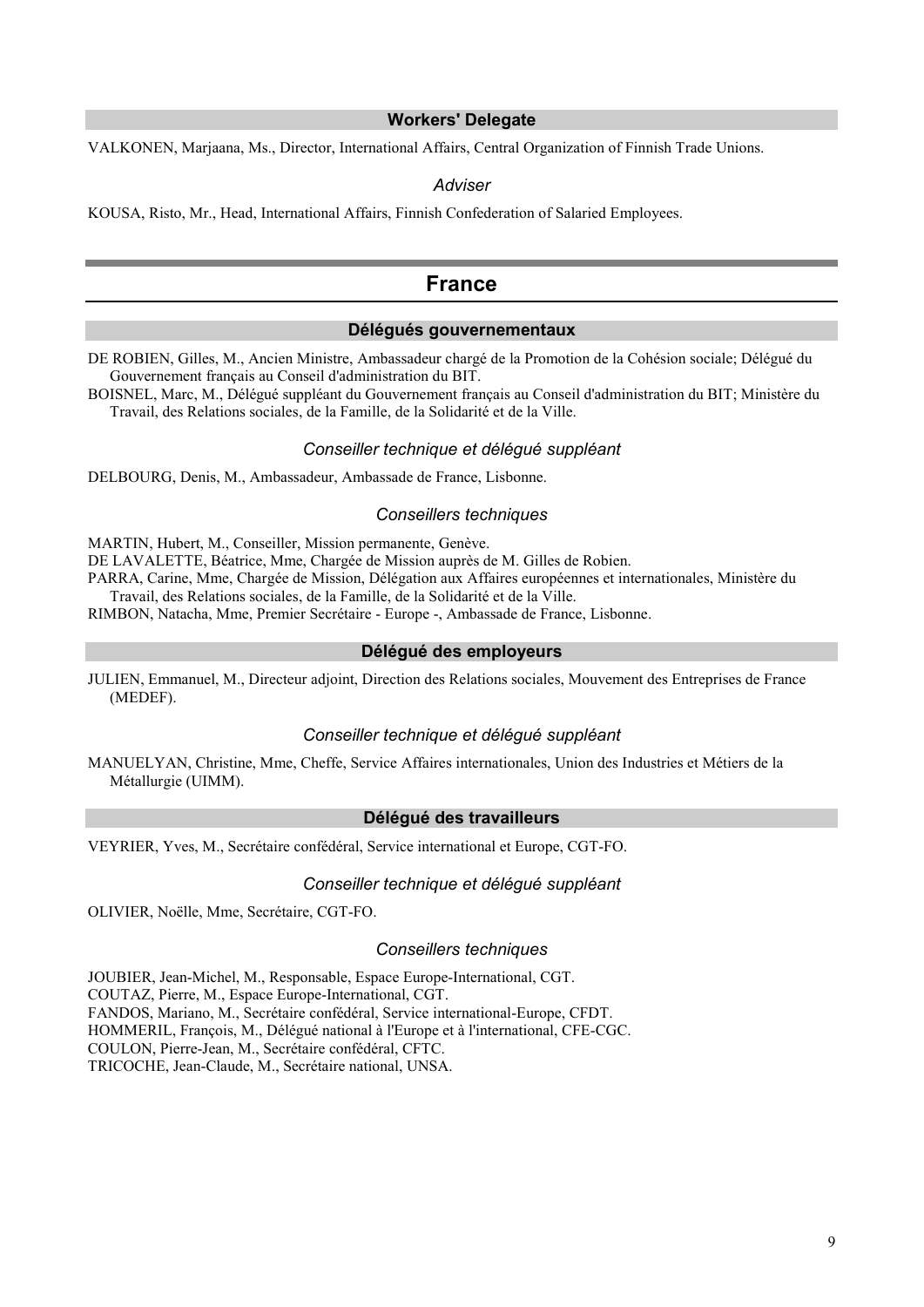## **Géorgie Georgia**

#### **Government Delegate**

KVITASHVILI, Alexander, Mr., Minister of Labour, Health and Social Affairs.

## **Employers' Delegate**

MELADZE, Elguja, Mr., President, Georgian Employers' Association.

### **Workers' Delegate**

PETRIASHVILI, Irakli, Mr., President, Georgian Trade Union Confederation.

## **Grèce Greece**

#### *Ministre assistant à la Réunion*

KALANTZAKOS, Sophia, Mme, Sous-Secrétaire d'Etat, Ministère de l'Emploi et de la Protection sociale.

### **Délégués gouvernementaux**

BOYATZOPOULOU, Panayoula, Mme, Conseillère, Affaires économiques et commerciales, Ambassade de Grèce, Lisbonne.

TSILLER, Foteini, Mme, Directrice, Direction des Relations internationales, Ministère de l'Emploi et de la Protection sociale.

### *Conseillers techniques*

PROVIDAKIS, Ersylia, Mme, Administratrice, Affaires économiques et commerciales, Ambassade de Grèce, Lisbonne.

LASKARIDOU, Souzana, Mme, Fonctionnaire, Direction des Relations internationales, Ministère de l'Emploi et de la Protection sociale.

## **Délégué des employeurs**

VAYAS, Antonios, M., Conseiller du Travail, Fédération des Entreprises et Industries.

#### *Conseiller technique*

BARDANI, Irine, Mme, Coordinatrice, Relations industrielles et la Politique sociale, Fédération des Entreprises et Industries.

### **Délégué des travailleurs**

TZOTZE-LANARA, Zoe, Mme, Secrétaire, Relations internationales, Confédération générale des Travailleurs de Grèce.

## *Conseillers techniques*

KRATIMENOU, Vassiliki, Mme, Relations industrielles, Confédération générale des Travailleurs de Grèce. PSAROYIANNI, Kyriaki, Mme, Relations internationales, Confédération générale des Travailleurs de Grèce.

## **Hongrie Hungary**

### *Minister attending the Meeting*

SIMON, Gábor, Mr., State Secretary, Ministry of Social Affairs and Labour.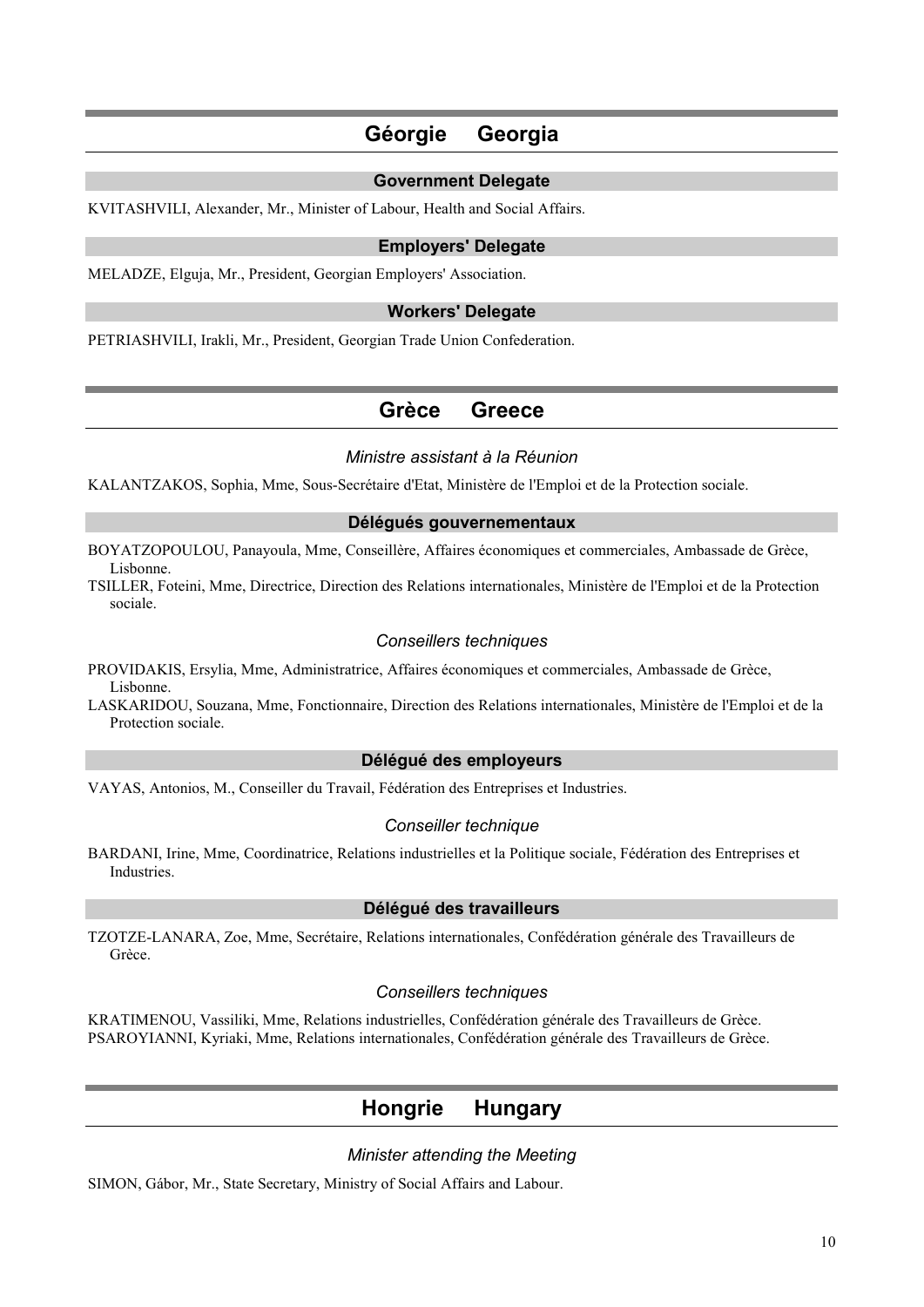### *Person accompanying the Minister*

VÁNYI, Luca, Ms., Political Adviser to the State Secretary, Ministry of Social Affairs and Labour.

#### **Government Delegates**

LADO, Mária, Ms., Director-General, Ministry of Social Affairs and Labour. FÁRI, Lászlo, Mr., Head of Section, Ministry of Social Affairs and Labour.

#### *Adviser*

ÁDÁM, Sándor, Mr., Counsellor, Ministry of Social Affairs and Labour.

## **Employers' Delegate**

BOROSNÉ-BARTHA, Terérzia, Ms., International Director, Confederation of Hungarian Employers and Industrialists.

### *Adviser*

CSUPORT, Antal, Mr., Managing Director, National Confederation of Companies for Strategic Services and Public Utilities.

### **Workers' Delegate**

GASKÓ, Istyán, Mr., President, Democratic League of Independent Trade Unions.

#### *Advisers*

CZUGLERNÉ-IVÁNY, Judit, Ms., Director of Human Rights and Labour Standards, National Federation of Workers Councils.

GYÖRGY, Károly, Mr., International Secretary, National Confederation of Hungarian Trade Unions.

## **Irlande Ireland**

## **Government Delegates**

BRENNAN, James, Mr., Ambassador, Embassy of Ireland, Lisbon. HERLIHY, Vincent, Mr., First Secretary, Embassy of Ireland, Lisbon.

## **Employers' Delegate**

HELLEN, Claire, Ms., Industrial Relations, Human Resources Executive, Irish Business and Employers' Confederation.

### **Workers' Delegate**

LYNCH, Esther, Ms., Legislation and Public Affairs' Officer, Irish Congress of Trade Union.

## **Israël Israel**

#### **Government Delegates**

YITZHAKY, Shlomo, Mr., Chief Labour Relations Officer, Ministry of Industry, Trade and Labour. SHALEV-SCHLOSSER, Tibor, Mr., Director, International Organization Department, Foreign Ministry.

#### *Advisers*

GOL, Ehud, Mr., Ambassador, Embassy of Israel, Lisbon. SAGIE, Amir, Mr., Counsellor, Embassy of Israel, Lisbon.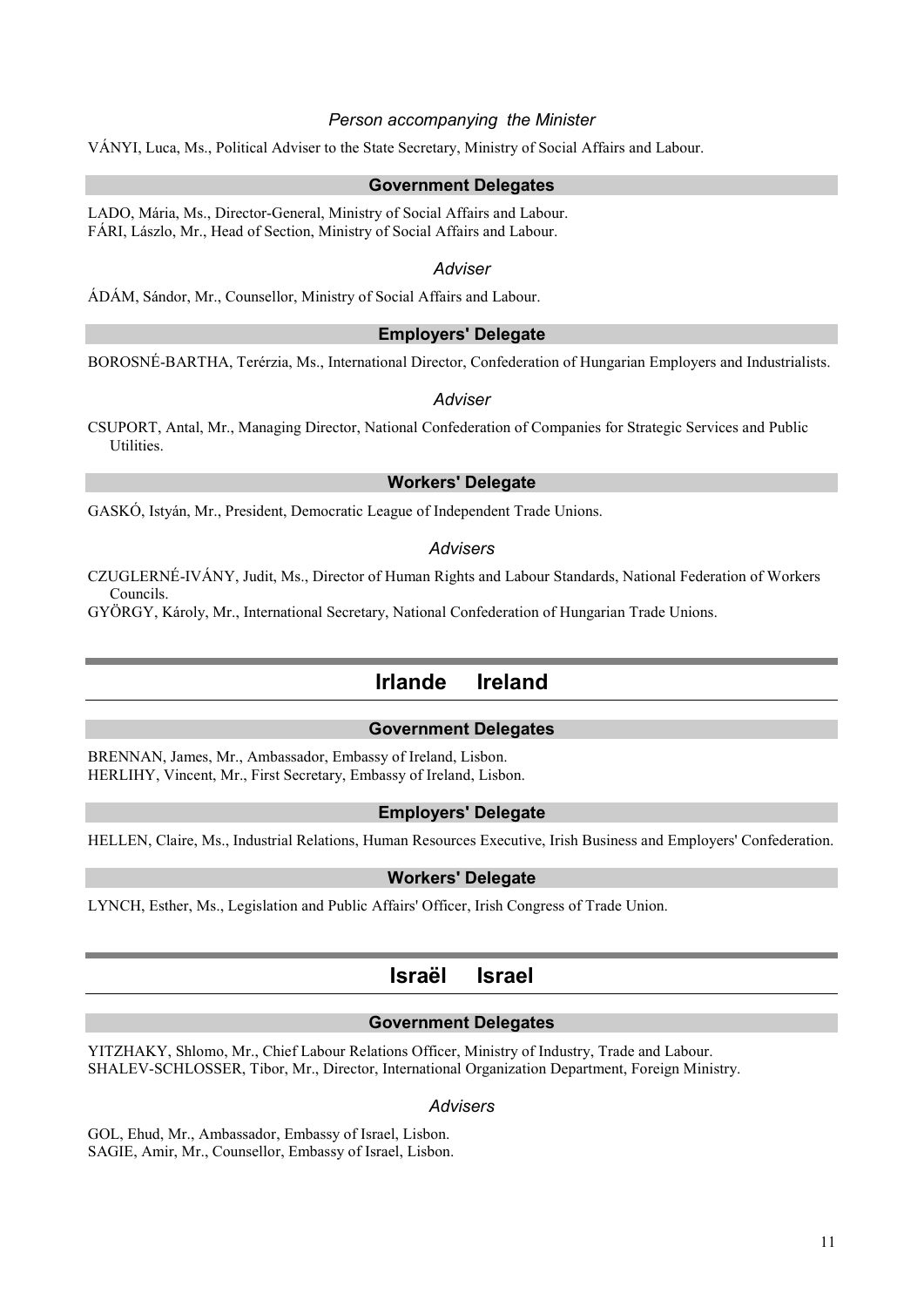### **Employers' Delegate**

SEGEV, Yehuda, Mr., Director-General, Manufacturers' Association of Israel.

### **Workers' Delegate**

KARA, Yossef, Mr., Member, Executive Bureau, Histadrut.

## **Italie Italy**

## *Minister attending the Meeting*

VIESPOLI, Pasquale, Mr., Undersecretary of State, Ministry of Labour, Health and Social Policies.

#### *Persons accompanying the Minister*

DEL BALZO DI PRESENZANO, Luca, Mr., Ambassador, Embassy of Italy, Lisbon. PIGNATELLI DELLA LEONESSA, Fabrizio, Mr., First Counsellor, Embassy of Italy, Lisbon. JACOANGELI, Manuel, Mr., Diplomatic Counsellor, Ministry of Labour, Health and Social Policies. REBOANI, Paolo, Mr., Chief of Staff, Ministry of Labour, Health and Social Policies. CASELLI, Chiara, Mrs., Office of Diplomatic Counsellor, Ministry of Labour, Health and Social Policies.

#### **Government Delegates**

MASTROPIETRO, Giuseppe, Mr., Director-General, Department of Working Conditions, Ministry of Labour, Health and Social Policies.

BARONI, Maria, Mrs., Office of Diplomatic Counsellor, Ministry of Labour, Health and Social Policies.

#### *Advisers*

BERGER, Monica, Mrs., Official, Department of Working Conditions, Ministry of Labour, Health and Social Policies. FERRAIOLO, Carmen, Mrs., Department of Working Conditions, Ministry of Labour, Health and Social Policies. MELINELLI, Anna, Mrs., Department of Working Conditions, Ministry of Labour, Health and Social Policies. TRENTO, Luigi, Mr., Department of Working Conditions, Ministry of Labour, Health and Social Policies.

#### **Employers' Delegate**

ROSSI, Stefania, Mrs., CONFINDUSTRIA.

### **Workers' Delegate**

TARTAGLIA, Leopoldo, Mr., CGIL.

*Advisers* 

BRIGHI, Cecilia, Mrs., CISL. CILONA, Ornella, Mrs., CGIL. PIRASTU, Antonella, Ms., UIL. DEL RIO, Cinzia, Mrs., UIL. LAURIA, Francesco, Mr., CISL.

## **Kazakhstan Kazakhstan**

#### **Government Delegates**

DILIMBETOVA, Gulnara, Ms., Vice-Minister of Labour and Social Protection. JAUKHANOV, Kamalbek, Mr., Deputy, Administration Office of the Prime Minister.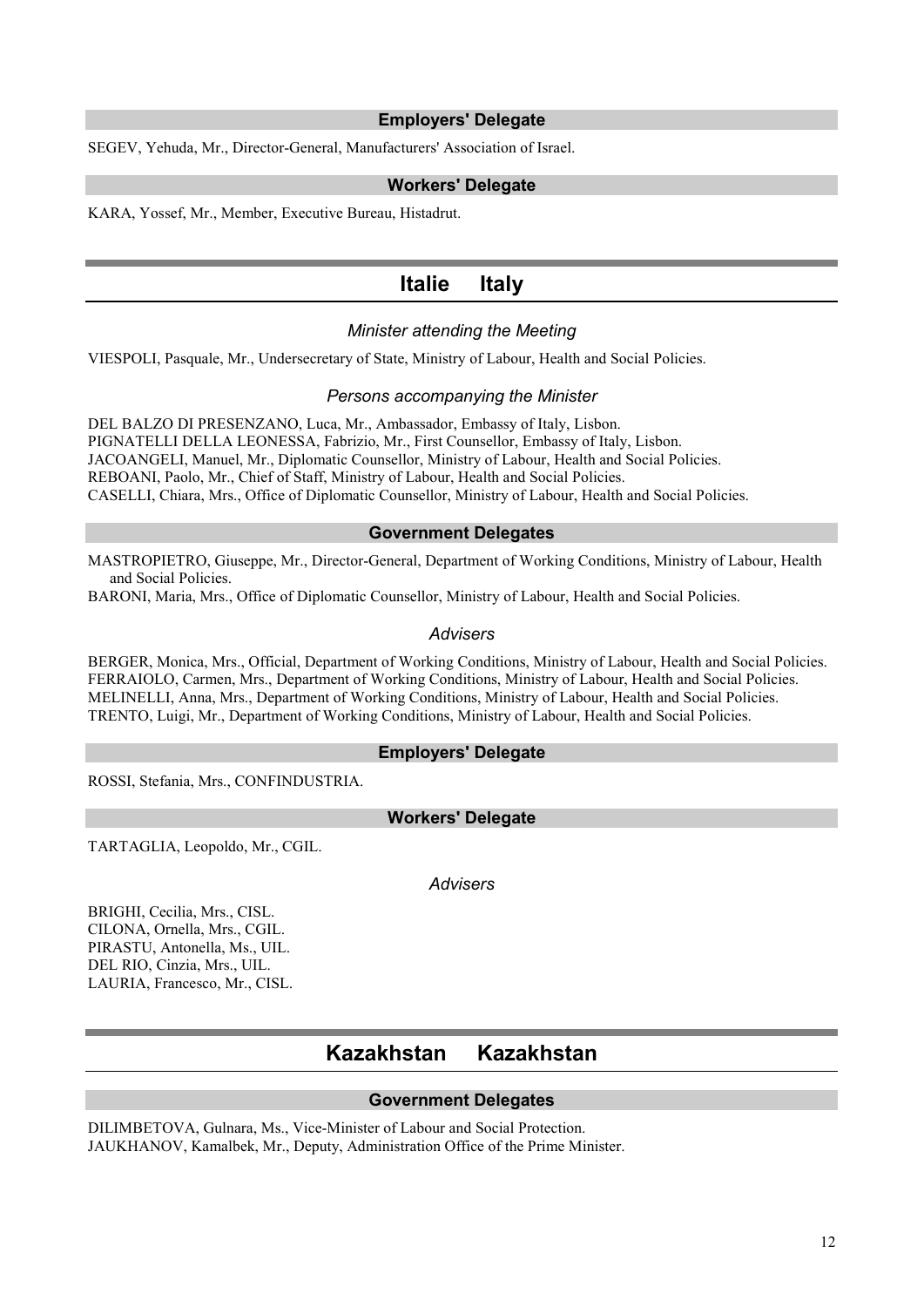## *Adviser*

MUKANOVA, Altynai, Ms., Expert, Ministry of Labour and Social Security.

## **Employers' Delegate**

BAIKENOV, Kadyr, Mr., President, Confederation of Employers.

### *Adviser*

RADOSTOVETS, Nikolay, Mr., President, Chamber of the Producers and Exporters of the Republic of Kazakhstan.

## **Lituanie Lithuania**

## *Minister attending the Meeting*

DAGYS, Rimantas Jonas, Mr., Minister of Social Security and Labour.

#### **Government Delegates**

RIMKUNAS, Algimantas, Mr., Ambassador, Embassy of Lithuania, Lisbon. JUODPUSYTE, Karolina Anda, Ms., Deputy Head of International Law Division, Social Security and Labour Ministry.

## **Employers' Delegate**

ARLAUSKAS, Danukas, Mr., Director-General, Lithuanian Confederation of Business Employers.

#### **Workers' Delegate**

KRUPAVICIENE, Kristina, Ms., International Secretary, Lithuanian Trade Union "Solidarumas".

## **Luxembourg**

## *Ministres assistant à la Réunion*

JUNCKER, Jean-Claude, M., Premier Ministre. BILTGEN, François, M., Ministre du Travail et de l'Emploi.

#### *Personnes accompagnant le Ministre*

DE MUYSER, Alain, M., Ambassadeur, Ambassade du Luxembourg, Lisbonne. FEYDER, Jean, M., Ambassadeur, Représentant permanent, Mission permanente, Genève. JUN, Mil, M., Conseiller de Gouvernement, Ministère d'Etat. BRAS, Fernanda, Mme, Attachée de Gouvernement, Ministère d'Etat. THEIN, Sandra, Mme, Conseillère diplomatique du Premier Ministre, Ministère d'Etat. MARQUARDT, Patrick, M., Assistant personnel du Premier Ministre.

#### **Délégués gouvernementaux**

ZAHLEN, Jean, M., Secrétaire général, Ministère du Travail et de l'Emploi.

WELTER, Nadine, Mme, Responsable, Département Droit du Travail et Relations professionnelles, Ministère du Travail et de l'Emploi.

### *Conseillers techniques et délégués suppléants*

TUNSCH, Gary, M., Département Droit du Travail et Relations professionnelles, Ministère du Travail et de l'Emploi. TOUSSAINT, Michèle, Mme, Secrétariat général, Ministère du Travail et de l'Emploi.

#### *Conseillers techniques*

GOY, Christine, Mme, Représentante permanente adjointe, Mission permanente, Genève.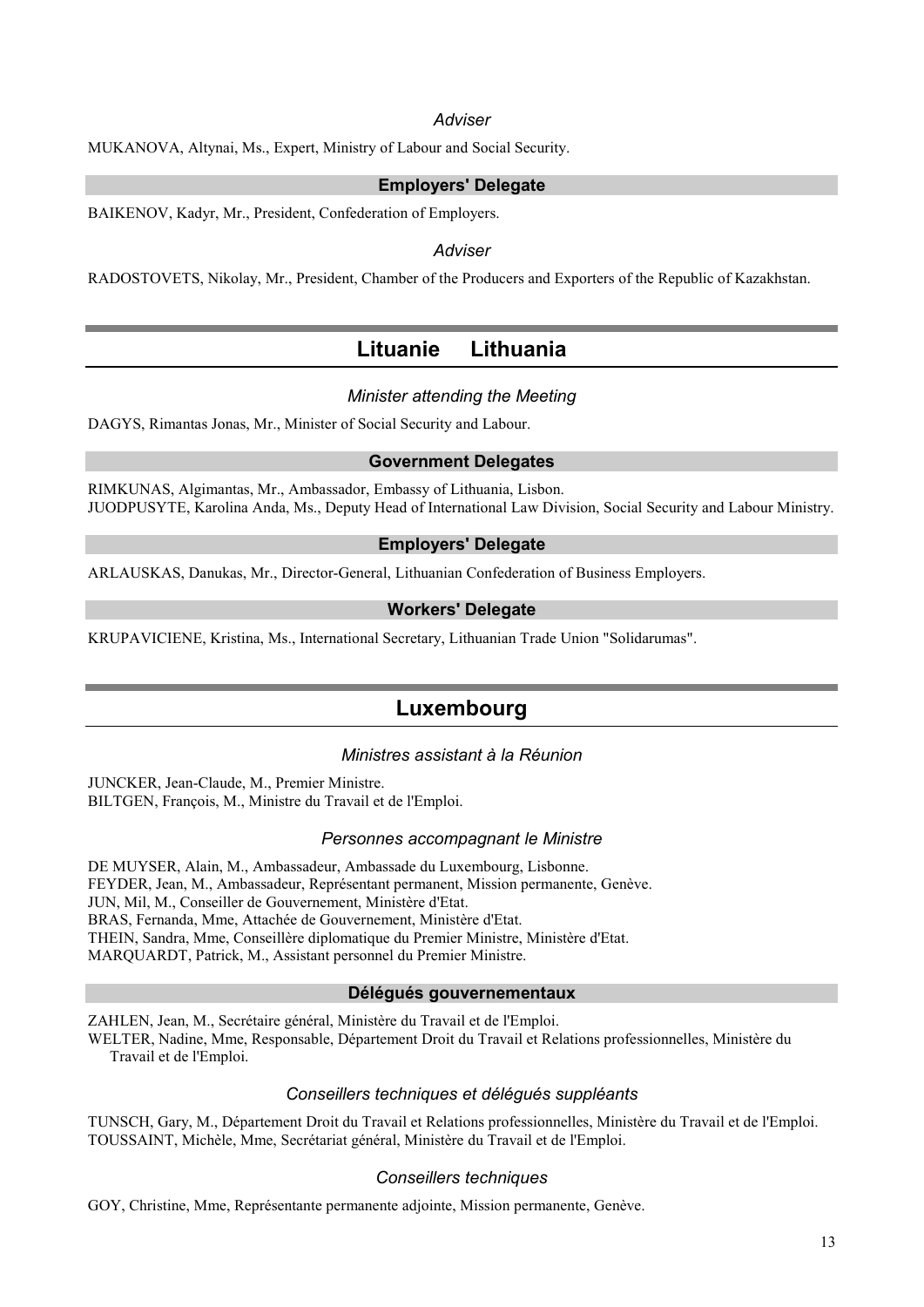MYCK, Stan, M., Conseiller d'Ambassade, Ambassade du Luxembourg, Lisbonne.

## **Délégué des employeurs**

KIEFFER, Marc, M., Counseiller, FEDIL Business Federation Luxembourg.

## *Conseiller technique et délégué suppléant*

ENGELS, François, M., Conseiller de Direction, Fédération des Artisans.

### **Délégué des travailleurs**

PIZZAFERRI, René, M., Membre, Bureau exécutif, OGB-L.

## *Conseiller technique et délégué suppléant*

GOERGEN, Viviane, Mme, Secrétaire générale adjointe, LCGB.

## *Conseillers techniques*

ROELTGEN, André, M., Membre, Bureau exécutif, OGB-L. WEYDERT, Camille, M., Vice-Président, CGFP.

## **Malte Malta**

## **Government Delegates**

AZZOPARDI, Anthony, Mr., Assistant Director, Department of Industrial and Employment Relations. GIUSTI, Josianne, Ms., Chargée d'affaires a.i., Embassy of Malta, Lisbon.

## **Employers' Delegate**

FARRUGIA, Joseph, Mr., Director-General, Malta Employers' Association.

## **Workers' Delegate**

MERCIECA, Geitu, Mr., Deputy Secretary General, General Workers' Union.

## **République de Moldova Republic of Moldova**

## *Minister attending the Meeting*

GRECEANÎI, Zinaida, Ms., Prime Minister.

#### *Person accompanying the Minister*

CHICU, Ion, Mr., Senior State Adviser, Government Office.

#### **Government Delegates**

SAINCIUC, Sergiu, Mr., Deputy Minister, Ministry of Economy and Trade. CAMERZAN, Mihail, Mr., Ambassador, Embassy of Moldova, Lisbon.

#### *Adviser*

OSTAFII, Valeriu, Mr., First Secretary, Embassy of Moldova, Lisbon.

#### **Employers' Delegate**

CERESCU, Leonid, Mr., President, National Employers' Confederation.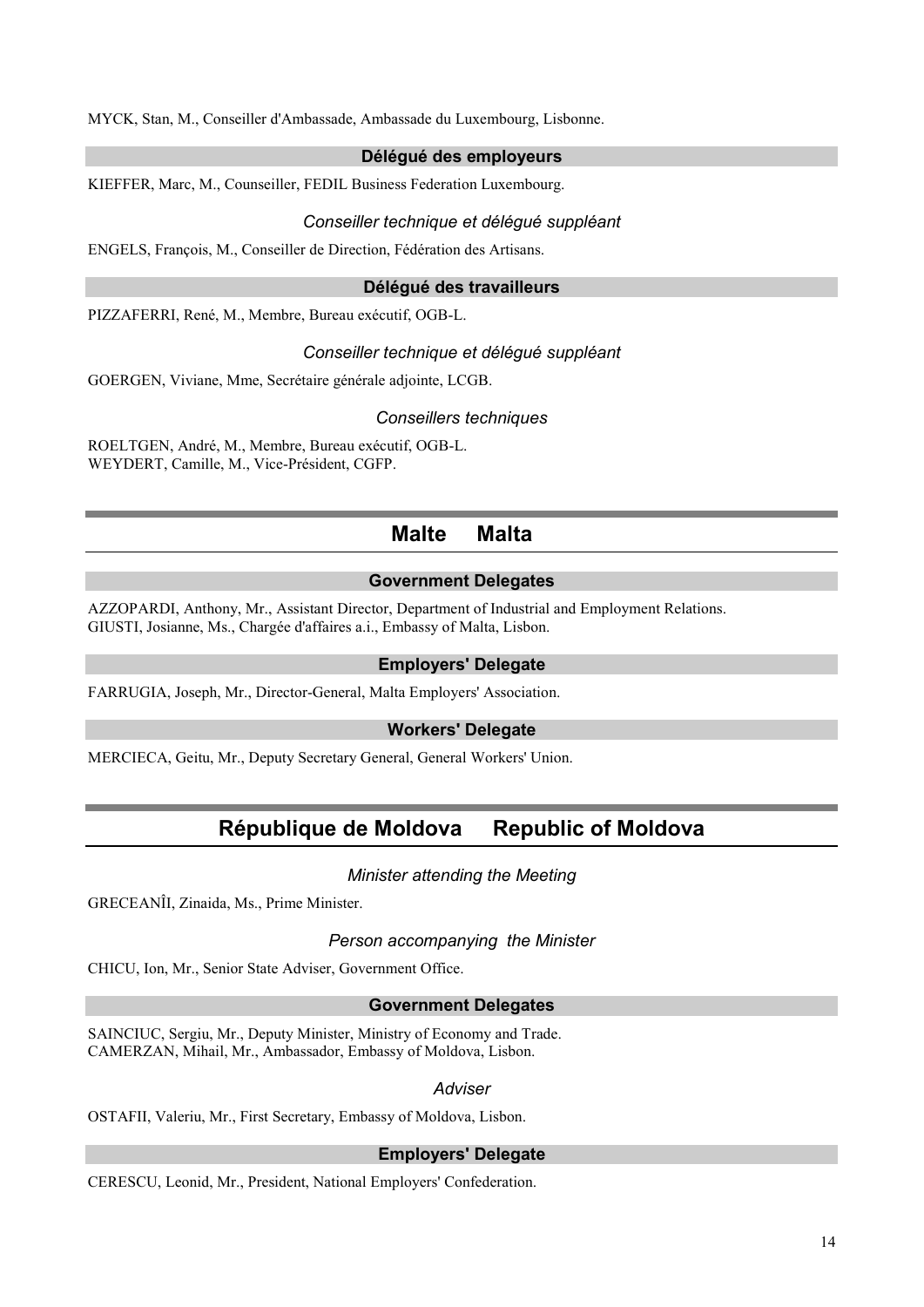### **Workers' Delegate**

MANEA, Leonid, Mr., President, National Confederation of Trade Unions.

## **Norvège Norway**

## **Government Delegates**

JARBO, Eli Mette, Ms., Deputy Director-General, Ministry of Labour and Social Inclusion. VIDNES, Oyvind, Mr., Special Adviser, Ministry of Labour and Social Inclusion.

## *Advisers and substitute delegates*

WIDTH, Tonje Thve, Ms., Adviser, Ministry of Labour and Social Inclusion. MUNDAL, André, Mr., Higher Executive Officer, Ministry of Foreign Affairs.

## *Other person attending the Meeting*

HENRIKSEN, Per-Rune, Mr., Norwegian Parliament.

## **Employers' Delegate**

RIDDERVOLD, Toril, Ms., Adviser, Confederation of Norwegian Enterprises (NHO).

## *Adviser and substitute delegate*

NORDLIE, Kim, Mr., Executive Director, Federation of Norwegian Commercial and Service Enterprises (HSH).

## **Workers' Delegate**

SUNDNES, Trine Lise, Ms., Confederal Secretary, Norwegian Confederation of Trade Unions (LO).

#### *Advisers and substitute delegates*

OLAUSSEN, Ashild, Ms., Confederation of Unions for Professionals (UNIO). JONSRUD, Dag Bjornar, Mr., Head of Division, Confederation of Vocational Unions (YS). ENODD, Karin, Ms., Norwegian Confederation of Trade Unions.

## **Pays-Bas Netherlands**

#### **Government Delegates**

BEL, Wim, Mr., Deputy Director, International Affairs, Ministry of Social Affairs and Employment. PISO, Inge, Ms., Deputy Head of Section, International Affairs, Ministry of Social Affairs and Employment.

#### *Advisers*

ROELOFS, Maartje, Ms., Policy Advisor, Ministry of Social Affairs and Employment. GONSALVES, Carmen, Ms., Counsellor, Deputy Head of Mission, Embassy of the Netherlands, Lisbon.

#### **Employers' Delegate**

RENIQUE, Chiel, Mr., Member, Governing Body of the ILO; Senior Advisor Education and Training, Confederation of Netherlands Industry and Employers (VNO-NCW).

### **Workers' Delegate**

VRIELING, Margreet, Ms., Policy Advisor, National Confederation of Christian Trade Unions (CNV).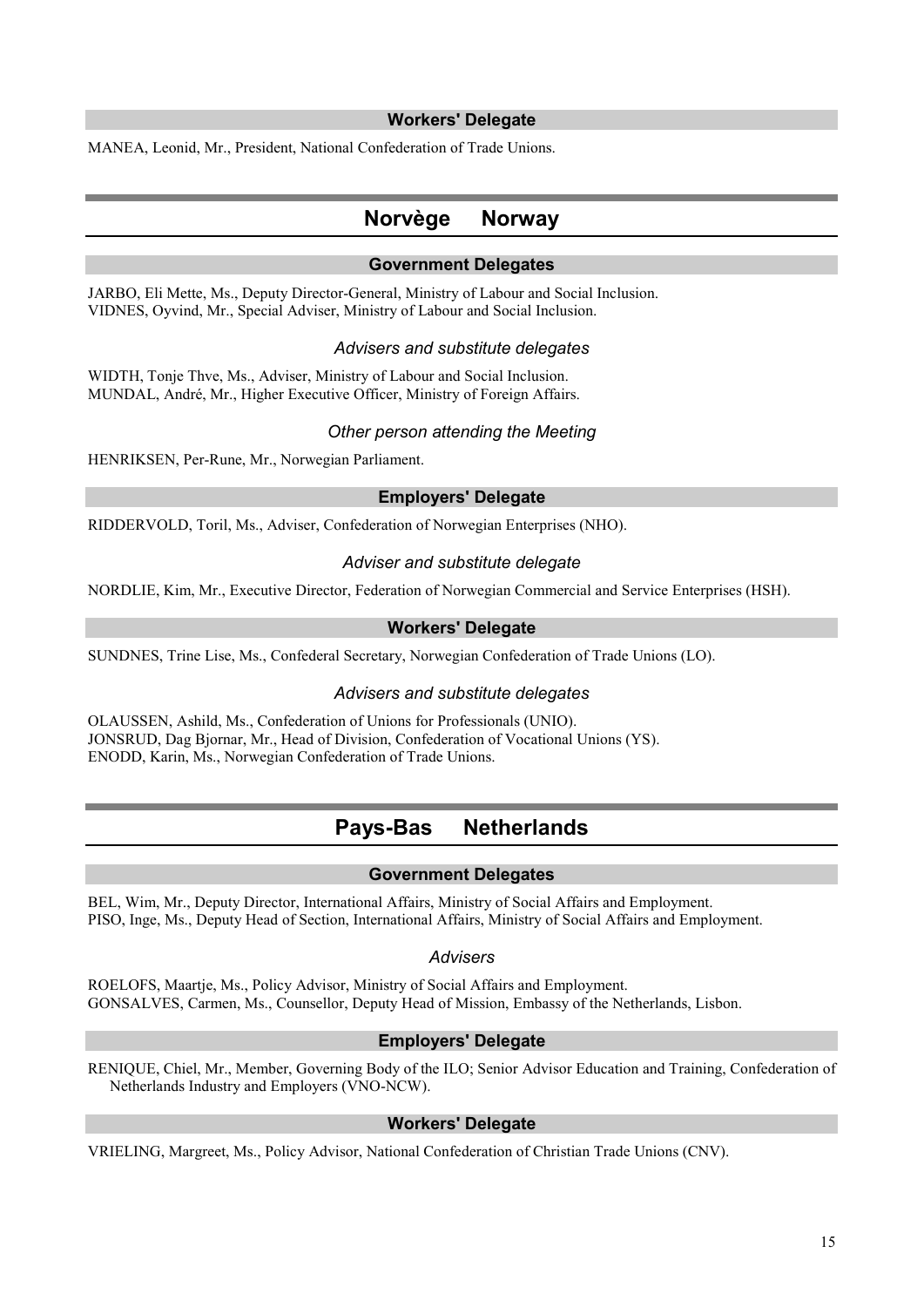## *Adviser and substitute delegate*

VAN WEZEL, Annie, Ms., Policy Advisor, Confederation of Netherlands Trade Unions (FNV).

### *Advisers*

MEIJER, Leon, Mr., Policy Advisor, CNV. BULK, Marjolijn, Ms., Policy Advisor, FNV.

## **Pologne Poland**

### **Government Delegates**

RAPACKI, Zdzislaw, Mr., Ambassador, Permanent Representative, Permanent Mission, Geneva; Chairperson of the ILO Governing Body.

SKÓRZYNSKA, Katarzyna, Mrs., Ambassador, Embassy of Poland, Lisbon.

#### *Adviser and substitute delegate*

LEMIESZEWSKA, Renata, Ms., Adviser to the Minister, Social Dialogue and Social Partnership Department, Ministry of Labour and Social Policy.

### *Advisers*

BOLESTA-BORKOWSKA, Agnieszka, Ms., Chief Specialist, Labour Law Department, Ministry of Labour and Social Policy.

SIERGIEJUK, Monika, Ms., Specialist, Economic Analysis and Forecasting Department, Ministry of Labour and Social Policy.

#### **Employers' Delegate**

SLADOWSKI, Zdzislaw, Mr., Expert, Confederation of Polish Employers.

#### *Adviser and substitute delegate*

OPECHOWSKA, Izabela, Ms., Expert, Polish Craft Association.

## **Workers' Delegate**

WOJCIK, Tomasz, Mr., Member, National Commission, Independent and Self-Governing Trade Union "Solidarnosc".

#### *Adviser and substitute delegate*

SMIGIELSKI, Pawel, Mr., Expert, All-Poland Alliance of Trade Unions.

## *Adviser*

WOLANSKA, Anna, Ms., Expert, Independent and Self-Governing Trade Union "Solidarnosc".

## **Portugal Portugal**

#### *Ministres assistant à la Réunion*

VIEIRA DA SILVA, José, M., Ministre du Travail et de la Solidarité sociale. DIAS DE JESUS MARQUES, Pedro Manuel, M., Secrétaire d'Etat de la Sécurité sociale. ALMEIDA CORREIA, Fernando Medina Maciel, M., Secrétaire d'Etat de l'Emploi et de la Formation professionnelle.

#### *Personnes accompagnant le Ministre*

DE ALMEIDA CARREIRA FRANCO, Diogo, M., Chef de Cabinet du Ministre du Travail et de la Solidarité sociale.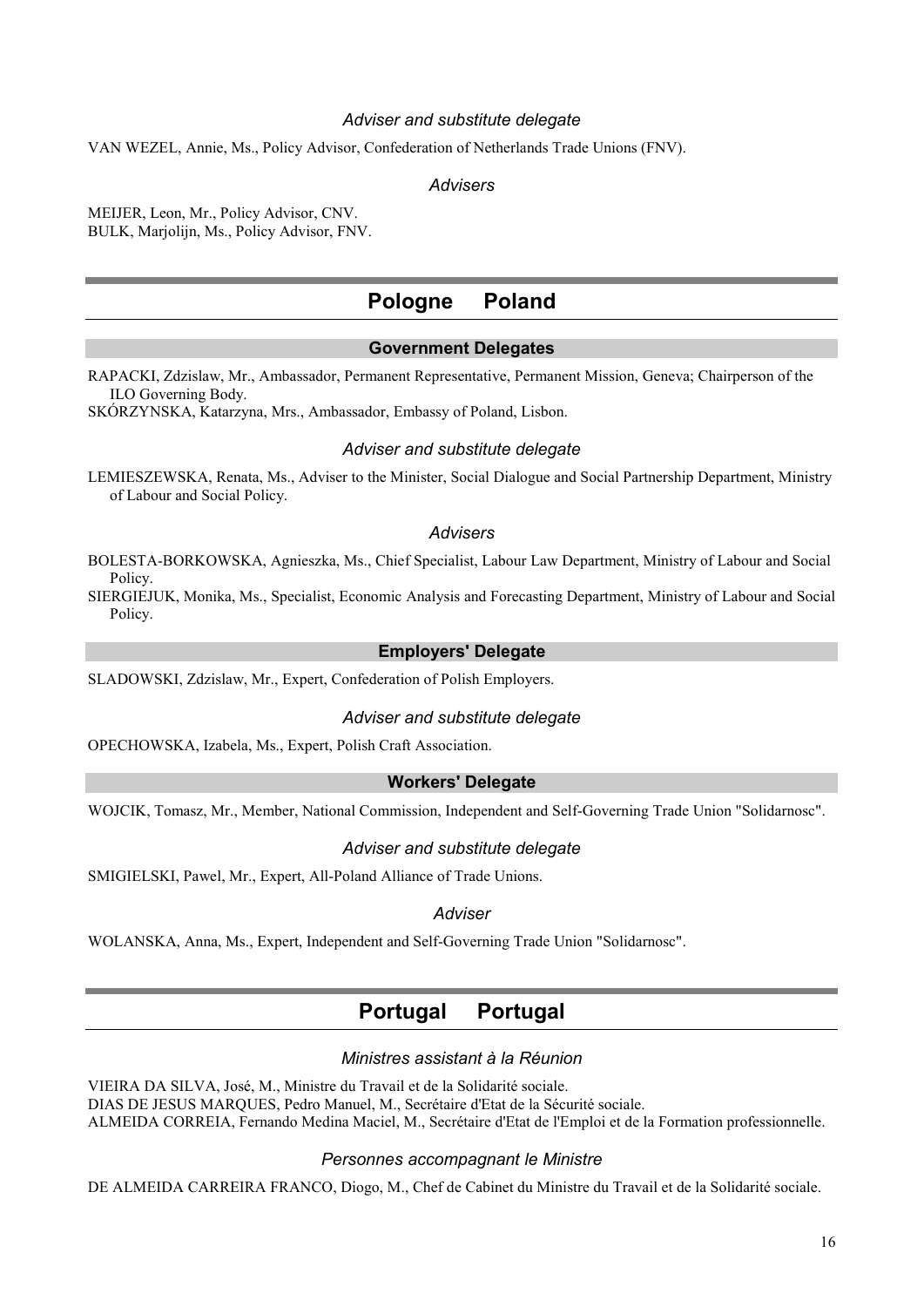BUSTORFF DE DORNELAS CYSNEIROS, António Maria, M., Conseiller du Ministre du Travail et de la Solidarité sociale.

GONÇALVES DE SOUSA FIALHO, José António, M., Conseiller du Ministre du Travail et de la Solidarité sociale.

PARDAL CABRITA, Miguel Filipe, M., Adjoint du Ministre du Travail et de la Solidarité sociale.

RODRIGUES DOS SANTOS, Manuela, Mme, Adjointe du Ministre du Travail et de la Solidarité sociale.

BAPTISTA CORREIA, Deolinda Maria, Mme, Assesseur du Ministre du Travail et de la Solidarité sociale.

## **Délégués gouvernementaux**

RIBEIRO LOPES, Fernando, M., Directeur général de l'Emploi et des Relations du Travail, Ministère du Travail et de la Solidarité sociale.

VALADAS DA SILVA, António Luís, M., Conseiller, Affaires du Travail et de l'Emploi, Mission permanente, Genève.

### *Conseillers techniques*

ROSA, Alexandre, M., Vice-Président, Institut de l'Emploi et Formation professionnelle.

MAIA MACHADO, Carlos, M., Secrétaire général, Conseil régional de Concertation stratégique de la Région autonome des Azores.

SOARES, Maria Cândida, Mme, Directeur général, Cabinet de Stratégie et Planification du Ministère du Travail et de la Solidarité sociale.

PROENÇA AFONSO, Maria de Conceição, Mme, Sous-Directeur général, Direction générale de l'Emploi et des Relations du Travail.

DE LEMOS DE ALBUQUERQUE, José Luís, M., Sous-Directeur général, Cabinet de Stratégie et Planification du Ministère du Travail et de la Solidarité sociale.

PACCETTI CORREIA, Maria Teresa, Mme, Chef, Division de la Direction générale de l'Emploi et des Relations internationales.

MORGADO DE CARVALHO, Paulo, M., Inspecteur général du Travail.

GONÇALVES DA SILVA, Rui, M., Directeur régional du Travail de la Région autonome de Madère.

#### **Délégué des employeurs**

GOMES ESTEVES, João, M., Vice-Président, Confédération de l'Industrie portugaise.

#### *Conseillers techniques*

LISBOA, Adília, Mme, Secrétaire générale, Confédération du Tourisme du Portugal.

FREIRÉ, Alexandra, Mme, Juriste, Confédération des Agriculteurs du Portugal.

VIEIRA, Ana, Mme, Secrétaire générale, Confédération du Commerce et Services du Portugal.

VERGUEIRO, António, M., Juriste, Confédération de l'Industrie portugaise.

NAGY MORAIS, Cristina, Mme, Chef, Cabinet de la Direction, Confédération des Agriculteurs du Portugal.

DA ROCHA NOVO, Gregório, M., Directeur, Confédération de l'Industrie portugaise.

LEAL, Helena, Mme, Experte, Cabinet des Affaires internationales, Confédération du Commerce et Services du Portugal.

SALGUEIRO, Heitor, M., Directeur, Confédération de l'Industrie portugaise.

RIBEIRO PEREIRA, Isabel, Mme, Juriste, Confédération du Tourisme du Portugal.

HENRIQUE, Luís, M., Juriste, Confédération de l'Industrie portugaise.

BISCAYA, Nuno, M., Juriste, Confédération de l'Industrie portugaise.

BAIÃO HORTA, Sofia, Mme, Juriste, Confédération de l'Industrie portugaise.

#### **Délégué des travailleurs**

GOMES PROENÇA, João Antonio, M., Secrétaire général, Union générale des Travailleurs (UGT).

## *Conseiller technique et délégué suppléant*

GUIMARÃES, Wanda, Mme, UGT.

## *Conseillers techniques*

MORAIS, Aida, Mme, Juriste, UGT. DA COSTA FARIAS, Armando, M., Confédération générale des Travailleurs portugais (CGTP-IN). ALVES CARLOS, Arménio Horácio, M., CGTP-IN. ALVES, Carlos, M., Juriste, UGT. DE CARVALHO, Carlos António, M., CGTP-IN.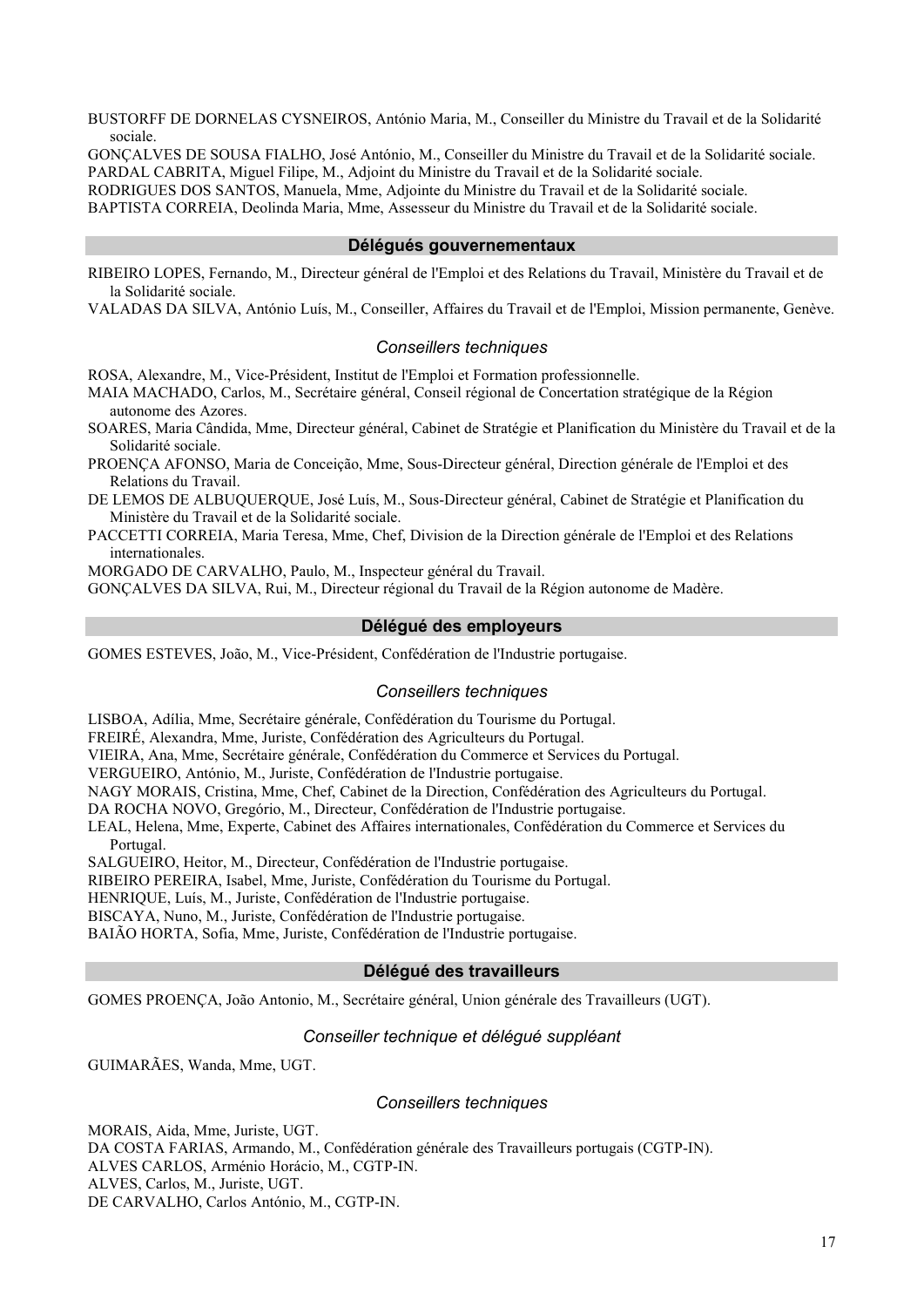## **Roumanie Romania**

## *Ministre assistant à la Réunion*

SÂRBU, Marian, M., Ministre du Travail, de la Famille et de la Protection sociale.

## **Délégués gouvernementaux**

FILIP, Magda, Mme, Directrice, Ministère du Travail, de la Famille et de la Protection sociale. DUMITRIU, Carmen, Mme, Conseiller supérieur, Ministère du Travail, de la Famille et de la Protection sociale.

## *Conseiller technique*

MESAROS, Serghei, M., Chef Service, Ministère du Travail, de la Famille et de la Protection sociale.

## **Délégué des employeurs**

NICOLESCU, Ovidiu, M., Président, CNIPMMR.

## *Conseillers techniques*

COSTACHE, Florian, M., Président, PNR. MIHALACHE, Dragos, M., Premier Vice-Président, UGIR. CORÂCI, Ioan Cezar, M., Président, UGIR 1903. OLTEANU, Costel, M., Président, UNPCPR. PRODAN, Roxana, Mme, Vice-Présidente, CNPR.

## **Délégué des travailleurs**

JURCA, Ovidiu, M., Vice-Président, BNS.

## *Conseillers techniques*

RUSU, Sabin, M., Secrétaire général, CSDR. STAN, Sorin, M., Secrétaire général, CNSLR-Fratia. HOSSU, Bogdan Iuliu, M., Président, CNS, "Cartel Alfa". NANIA, Adrian, M., Vice-Président, CNS, "Meridian".

## **Royaume-Uni United Kingdom**

## **Government Delegates**

TILLETT, Liz, Ms., Head, International Employment and Social Policy Division, Department for Work and Pensions. WAPSHERE, Nathaniel, Mr., Second Secretary, Foreign and Commonwealth Office.

## *Advisers and substitute delegates*

HASSAN, Ramin, Mr., Policy Officer, Department for Work and Pensions. RUSSELL, Paul, Mr., Policy Officer, Department for Work and Pensions.

## **Employers' Delegate**

DIGBY, Benjamin, Mr., Policy Adviser, CBI.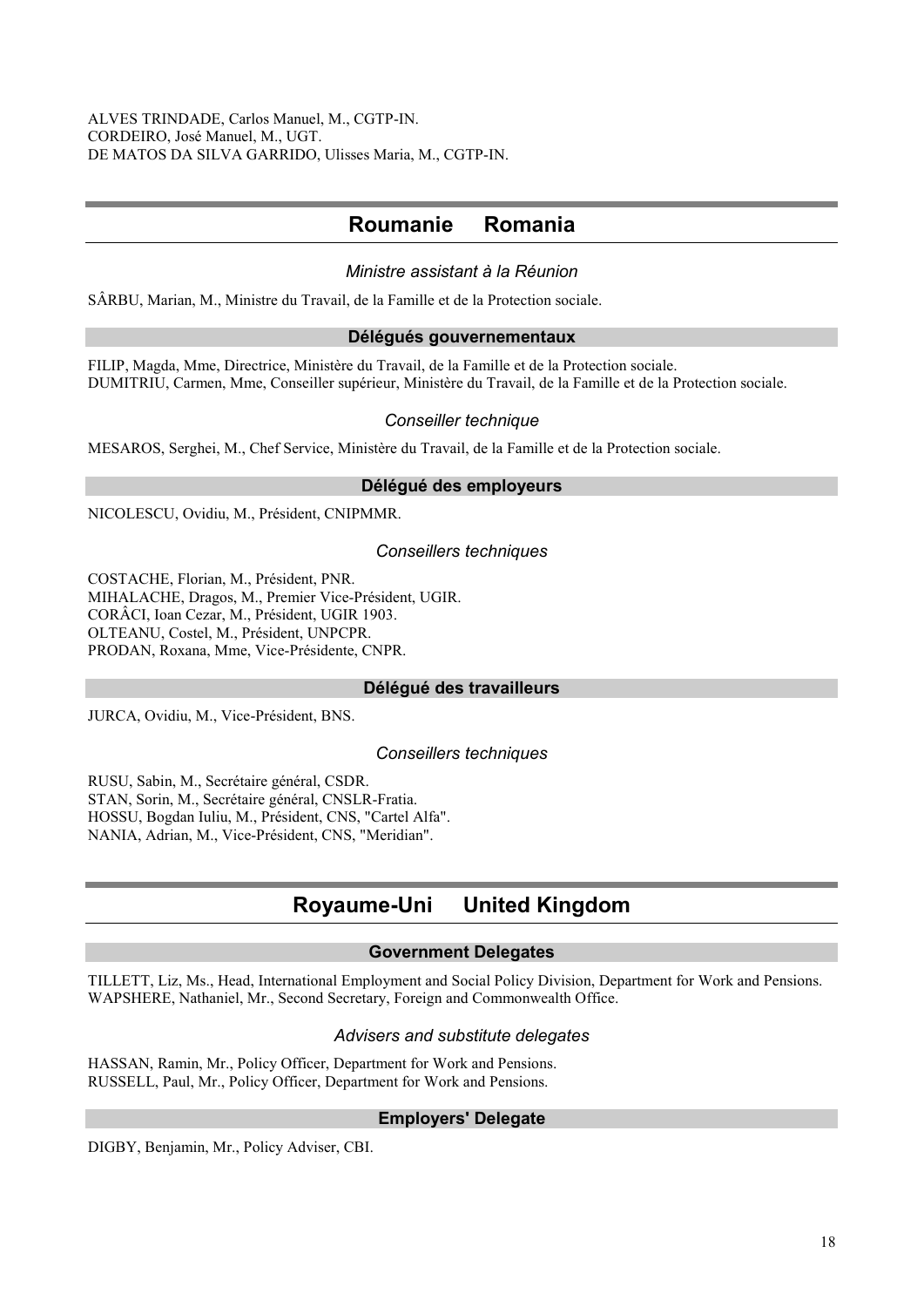### **Workers' Delegate**

CRASTA, Elena, Ms., Policy Officer, TUC.

### *Adviser and substitute delegate*

GURNEY, Sam, Mr., Policy Officer, TUC.

## **Fédération de Russie Russian Federation**

## **Government Delegates**

SAFONOV, Alexander, Mr., Deputy Minister of Health and Social Development.

GADENKO, Georgiy, Mr., Deputy Director, Department on Employment and Labour Migration, Ministry of Health and Social Development.

#### *Advisers*

STEPANOV, Victor, Mr., Chief of Branch, Department of International Cooperation, Ministry of Health and Social Development.

ZOLKIN, Igor, Mr., Trade Counsellor, Embassy of the Russian Federation, Lisbon. SVIRIDOV, Alexey, Mr., Third Secretary, Embassy of the Russian Federation, Lisbon.

## **Employers' Delegate**

PROKOPOV, Fedor, Mr., Executive Vice-President, All-Russia Union of Employers, Russian Union of Industrialists and Employers.

#### *Adviser and substitute delegate*

MOSKVINA, Marina, Ms., Director, Department of Labour Relations and Labour Market, All-Russia Union of Employers, Russian Union of Industrialists and Employers.

#### **Workers' Delegate**

SHMAKOV, Mikhail, Mr., Chairman, Federation of Independent Trade Unions of Russia.

#### *Adviser and substitute delegate*

SIDOROV, Eugeny, Mr., Secretary, Federation of Independent Trade Unions of Russia.

#### *Advisers*

KRAVCHENKO, Boris, Mr., President, All-Russia Confederation of Labour. SHEPEL, Alexander, Mr., President, Confederation of Labour.

## **Saint-Marin San Marino**

## *Ministre assistant à la Réunion*

MARCUCCI, Gian Marco, M., Ministre du Travail, de la Coopération et de la Poste.

### **Délégués gouvernementaux**

GALASSI, Dario, M., Ambassadeur, Représentant permanent, Mission permanente, Genève. GASPERONI, Milena, Mme, Directrice, Bureau du Travail, Ministère du Travail, de la Coopération et de la Poste.

#### **Délégué des employeurs**

MENICUCCI, Romina, Mme, Fonctionnaire, ANIS.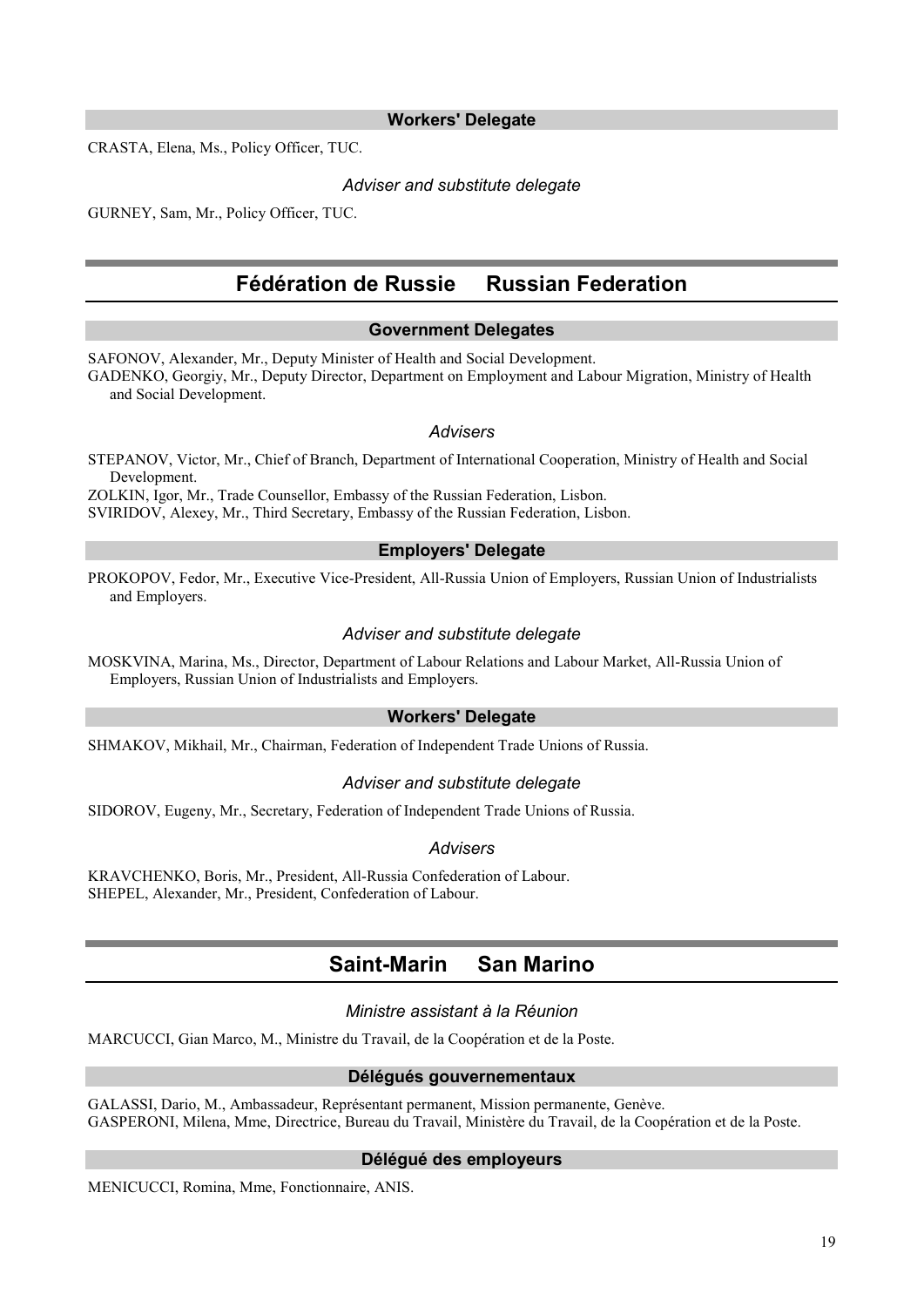### *Conseiller technique*

LONFERNINI, Carlo, M., Fonctionnaire, USC.

## **Délégué des travailleurs**

MONTANARI, Gian Luca, M., Fonctionnaire, CDLS.

## *Conseiller technique*

PIERMATTEI, Gilberto, M., Fonctionnaire, CSdL.

## **Serbie Serbia**

## *Minister attending the Meeting*

LAKICEVIC STOJACIC, Snezana, Ms., State Secretary, Ministry of Labour and Social Policy.

### **Government Delegates**

LOPANDIC, Dusko, Mr., Ambassador, Embassy of Serbia, Lisbon. DZUVER, Ljiljana, Ms., Assistant Minister, Ministry of Economy and Regional Development.

## *Advisers*

RADOVANOVIC, Dragana, Ms., Senior Adviser, Department for International Relations and European Integrations, Ministry of Labour and Social Policy.

CONIC, Tatjana, Ms., Counsellor, Embassy of Serbia, Lisbon.

## **Employers' Delegate**

KUZMIC, Dejana, Ms., International Cooperation Department Director, Employers Union of the Republic of Serbia.

## **Workers' Delegate**

CANAK, Branislav, Mr., President, United Branch Trade Unions "Nezavisnost".

## *Advisers*

MIJATOVIC, Milorad, Mr., Vice-President, Association of Independent Trade Unions of the Republic of Serbia. GAJIC PETKOVIC, Dragana, Ms., Adviser for International Relations, Association of Independent Trade Unions of the Republic of Serbia.

## **Slovaquie Slovakia**

## **Government Delegates**

KRSIKOVA, Emilia, Ms., State Secretary, Ministry of Labour, Social Affairs and Family. JANUSOVA, Maria, Ms., Director-General, Section of Labour, Ministry of Labour, Social Affairs and Family.

#### *Adviser*

NADEZDA, Rozholdova, Ms., Interpreter, Ministry of Labour, Social Affairs and Family.

## **Employers' Delegate**

PITORAK, Martin, Mr., Vice-President, Human Resouces, U.S. Steel Kosice.

#### *Adviser and substitute delegate*

BORGULA, Juraj, Mr., Expert, WIBO-SWISS.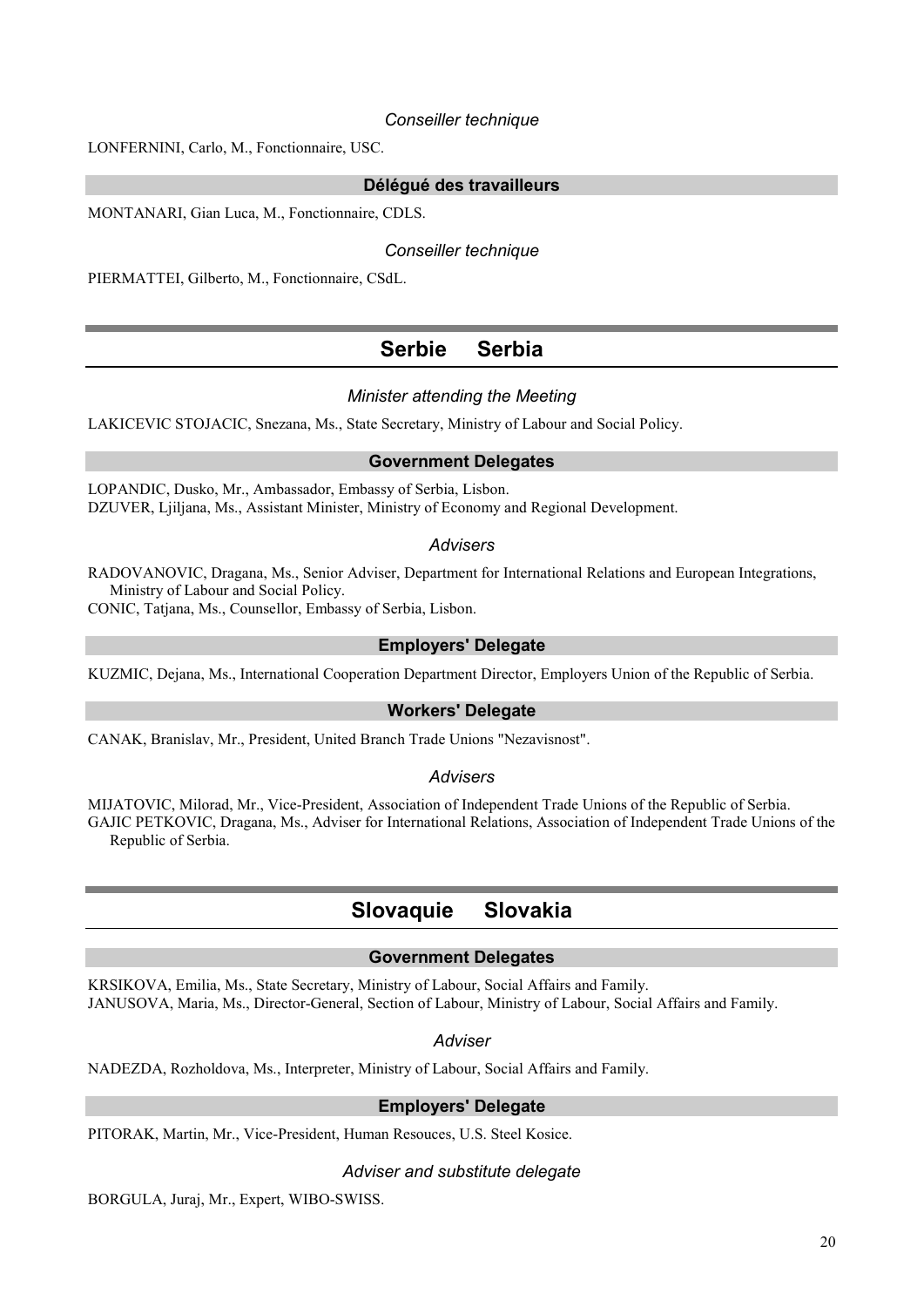### **Workers' Delegate**

BUSO, Milan, Mr., Counsellor, Employment and Labour Market, Confederation of Trade Unions of the Slovak Republic.

## **Slovénie Slovenia**

#### *Minister attending the Meeting*

SVETLIK, Ivan, Mr., Minister of Labour, Family and Social Affairs.

## *Person accompanying the Minister*

ZUPAN, Primoz, Mr., Head of Cabinet, Ministry of Labour, Family and Social Affairs.

#### **Government Delegates**

KOSIR, Damjana, Ms., Director-General, Ministry of Labour, Family and Social Affairs. STOKA DEBEVC, Metka, Ms., Secretary, Ministry of Labour, Family and Social Affairs.

#### *Advisers*

GODINA, Janja, Ms., Undersecretary, Ministry of Labour, Family and Social Affairs. GOLOBINEK, Robert, Mr., Counsellor, Chargé d'Affaires, Embassy of Slovenia, Lisbon.

## **Employers' Delegate**

ANTAUER, Igor, Mr., Secretary-General, Association of Employers in Craft and Small Business of Slovenia.

## **Workers' Delegate**

GOTZ, Nadja, Ms., Legal Adviser, Confederation of Public Sector Trade Unions of Slovenia.

## **Suède Sweden**

## **Government Delegates**

ERIKSSON, Christer, Mr., Director, Ministry of Employment. MAGNUSSON, Sofia, Ms., Senior Administrative Officer, Ministry of Employment.

## **Employers' Delegate**

BECKMAN, Niklas, Mr., Legal Adviser, Confederation of Swedish Enterprise.

#### *Adviser*

TROGEN, Göran, Mr., International Adviser, Confederation of Swedish Enterprises.

#### **Workers' Delegate**

EDSTRÖM, Ulf, Mr., Head, International Department, Swedish Trade Union Confederation.

#### *Advisers*

ÖNGÖRUR, Berivan, Ms., International Secretary, UNIONEN. GRAHL, Hans-Dieter, Mr., Ombudsman, Swedish Ships Officers' Association.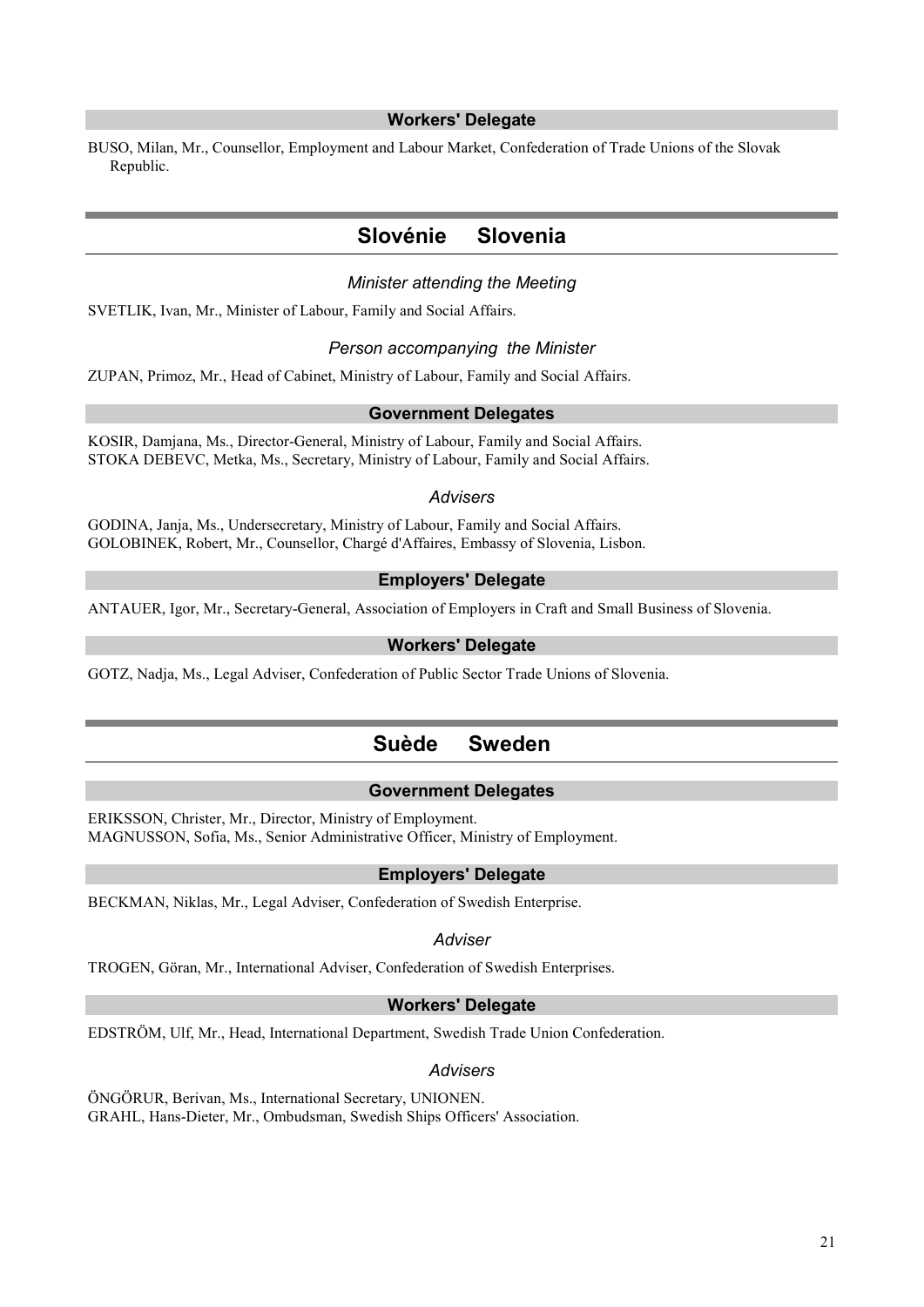## **Suisse Switzerland**

## *Ministre assistant à la Réunion*

GAILLARD, Serge, M., Secrétaire d'Etat.

## **Délégués gouvernementaux**

BERSET BIRCHER, Valérie, Mme, Suppléante, Chef des Affaires internationales du Travail, Département fédéral de l'Economie.

MASCETTA, Claudina, Mme, Suppléante, Chef du Secteur Organisations internationales, Département fédéral de l'Intérieur.

#### *Conseillers techniques*

BAUMBERGER, Daniel, M., Departement fédéral de l'Economie. TARTINI, Marzio, M., Conseiller d'Ambassade, Ambassade de Suisse, Lisbonne.

#### **Délégué des employeurs**

BARDE, Michel, M., Membre, Comité de l'Union patronale suisse.

#### *Conseiller technique et délégué suppléant*

PLASSARD, Alexandre, M., Membre de la Direction, Union patronale suisse.

#### **Délégué des travailleurs**

SCHWAAB, Jean-Christophe, M., Secrétaire central, Union syndicale suisse.

## **République tchèque Czech Republic**

## *Minister attending the Meeting*

VONDRA, Alexandr, Mr., Deputy Prime Minister for European Affairs.

## *Persons accompanying the Minister*

SKERIK, Ladislav, Mr., Ambassador, Embassy of the Czech Republic, Lisbon. KASINA, Ondrej, Mr., Counsellor, Embassy of the Czech Republic, Lisbon. KALVODOVÁ, Jana, Ms., Office of the Deputy Prime Minister. ZEMANOVÁ, Zuzana, Ms., Office of the Prime Minister.

#### **Government Delegates**

SEDLÁCEK, Michal, Mr., Deputy Minister, Ministry of Labour and Social Affairs. BLAZEK, Jiri, Mr., Second Secretary, Permanent Mission, Geneva.

## *Advisers and substitute delegates*

POKORNÝ, Pavel, Mr., Labour Attaché, Permanent Mission, Geneva. MOLATA, Josef, Mr., Commercial Counsellor, Embassy of the Czech Republic, Lisbon.

#### *Advisers*

SKORPÍK, Jan, Mr., Head, Actuarial Unit, Department of Social Insurance, Ministry of Labour and Social Affairs.

MAROUSEK, Jaroslav, Mr., Head, Unit of Further Professional Training and Career Guidance, Ministry of Labour and Social Affairs.

GRITZEROVÁ, Karolína, Ms., Expert, Labour Legislation Unit, Ministry of Labour and Social Affairs.

HRNCIR, Roman, Mr., Expert, Labour Market, Employment Policy Department, Ministry of Labour and Social Affairs.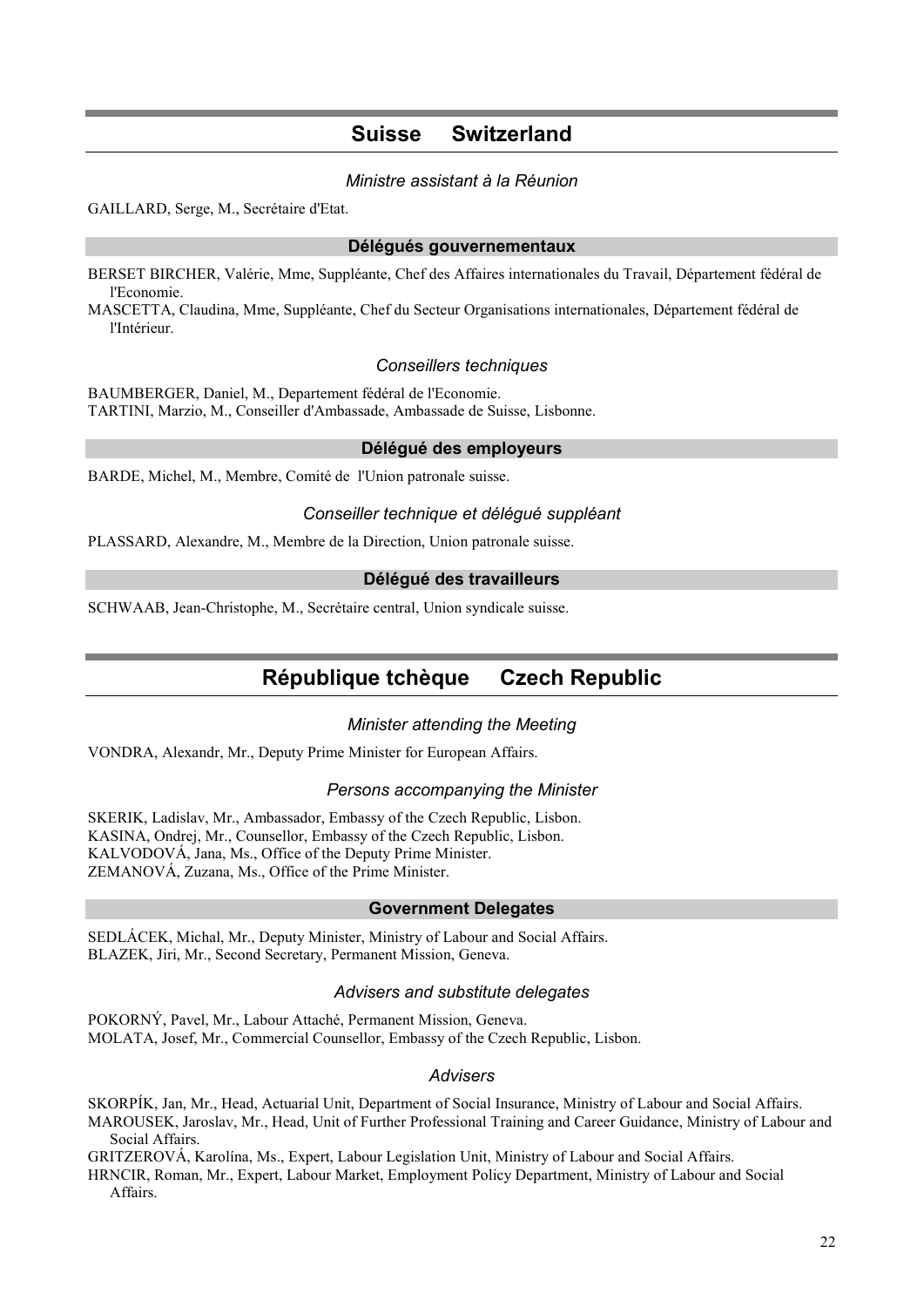ZRNO, Matyás, Mr., EU and International Cooperation Department, Ministry of Labour and Social Affairs.

### **Employers' Delegate**

PRIOR, Pavel, Mr., Member, Board of Directors, Confederation of Industry and Transport.

#### *Advisers*

HEJDUKOVÁ, Jitka, Ms., Director, Employers' Relationship Section, Confederation of Industry and Transport. KÖRNER, Oldrich, Mr., Deputy Director, Economy Affairs and Environmental Policy Section, Confederation of Industry and Transport.

MAZUCH, Ludek, Mr., Expert, Union of Czech and Moravian Production Cooperatives, Confederation of Employers' and Entrepreneurs' Association.

## **Workers' Delegate**

ZAVADIL, Jaroslav, Mr., First Vice-President, Czech-Moravian Confederation of Trade Unions.

#### *Advisers*

SAMEK, Vit, Mr., Head, Law Department, Czech-Moravian Confederation of Trade Unions. BAUEROVÃ, Jaroslava, Ms., Counsellor, Czech-Moravian Confederation of Trade Unions.

## **Turquie Turkey**

## *Ministre assistant à la Réunion*

ERDEM, Ahmet, Mr., Sous-Secrétaire d'Etat, Ministère du Travail et de la Sécurité sociale.

### **Délégués gouvernementaux**

GENÇ, A. R. Levent, M., Directeur général, Ministère du Travail et de la Sécurité sociale. SEVÍM, Mehmet, M., Directeur de Département, Ministère du Travail et de la Sécurité sociale.

#### **Délégué des employeurs**

PIRLER, Bulent, M., Secrétaire général - TISK.

#### *Conseillers techniques*

CENTEL, Tankut, M., Doyen, Faculté de Droit, Université d'Istanbul. POLAT, Erhan, M., Secrétaire général, Syndicat des Employeurs du Secteur public. BAYAZIT, I. Sancar, M., Secrétaire général, Syndicat des Employeurs de l'Industrie du Ciment. BOLUKBASI, A. Nedim, M., Secrétaire général adjoint, Syndicat des Employeurs de l'Industrie du Métal. SARDAN, Serdar, M., Expert en Recherches et Relations extérieures, Syndicat des Employeurs de l'Industrie du Ciment.

#### **Délégué des travailleurs**

GOK, Ugras, M., Expert, Relations extérieures, TURK-IS.

#### *Conseillers techniques*

USLU, Salim, M., Président, HAK-IS. KAHVECI, Onder, M., Secrétaire, Finance générale, KAMU-SEN. YOKUS, Fahrettin, M., Secrétaire, Organisation générale, KAMU-SEN. DEMIRCI, Ahmet, M., Secrétaire, Relations extérieures, KAUM-SEN. YILDIZ, Osman, M., Conseiller du Président, HAK-IS. SUKUN, Hakan, M., Expert, Relations extérieures, TURK-IS. ELIACIK, Kivanç, M., Expert, Relations extérieures, DISK.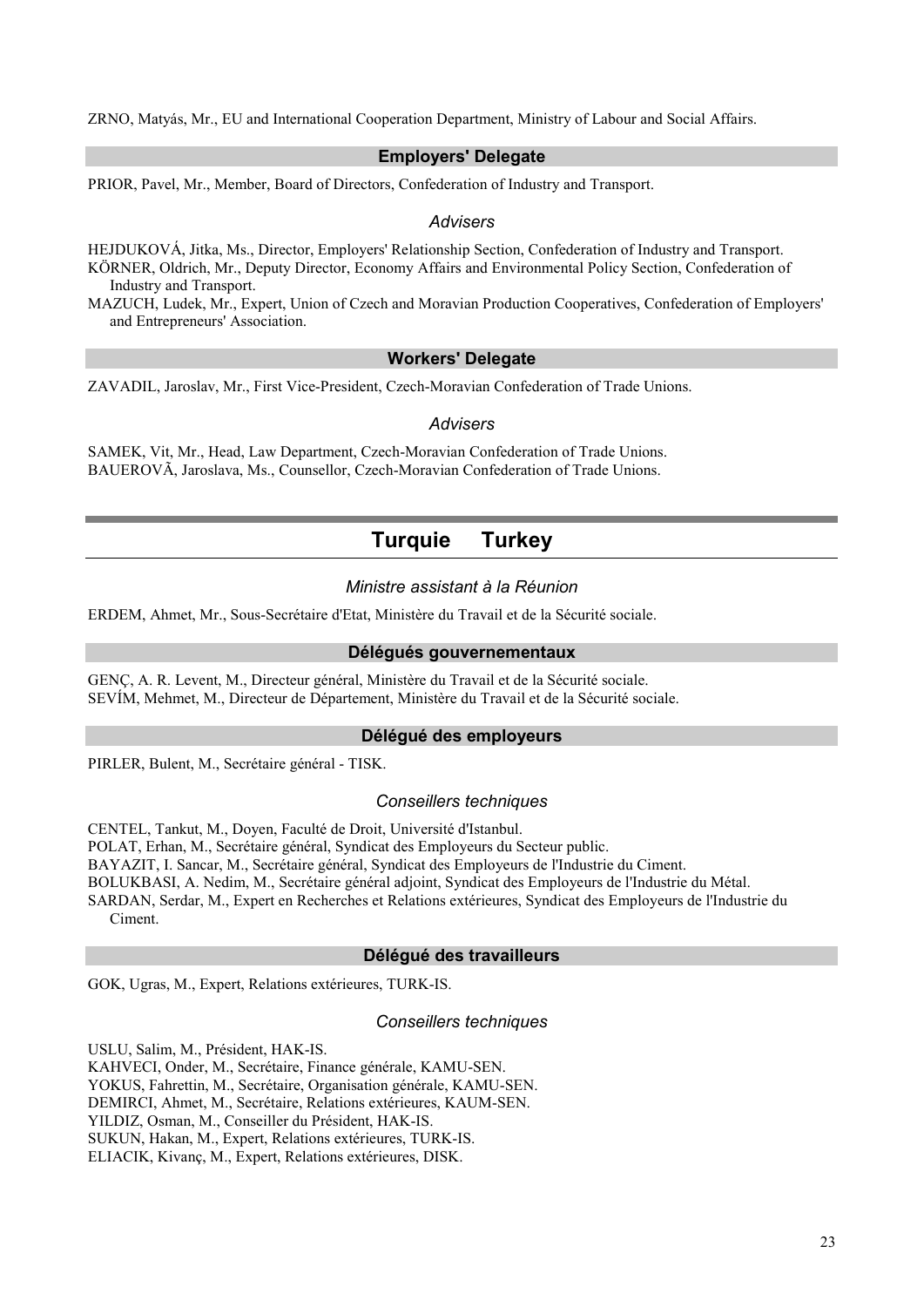## **Ukraine**

## **Government Delegates**

DENISOVA, Liudmyla, Ms., Minister of Labour and Social Policy. TRONENKO, Rostyslav, Mr., Ambassador, Embassy of Ukraine, Lisbon.

#### *Adviser*

KRASYLSCHYKOV, Anatolil, Mr., Head, Department of Strategy of Social Relations Reforming, Cabinet of Ministers.

## **Employers' Delegate**

GRYSCHENKO, Volodymyr, Mr., Director-General, Federation of Employers.

#### *Advisers*

KHMIL'OVSKYI, Viktor, Mr., President, Association of Leaseholders and Entrepreneurs. KURINKO, Rostyslav, Mr., Director, International Relations Department, Federation of Employers.

## **Workers' Delegate**

OSOVYI, Grygorii, Mr., Deputy Chairman, Federation of Trade Unions.

## *Adviser and substitute delegate*

SHYLOV, Vasyl, Mr., Head, International Department, Federation of Trade Unions.

## *Adviser*

DZULYK, Oleksandr, Mr., President, All Ukrainian Union of Workers Solidarity.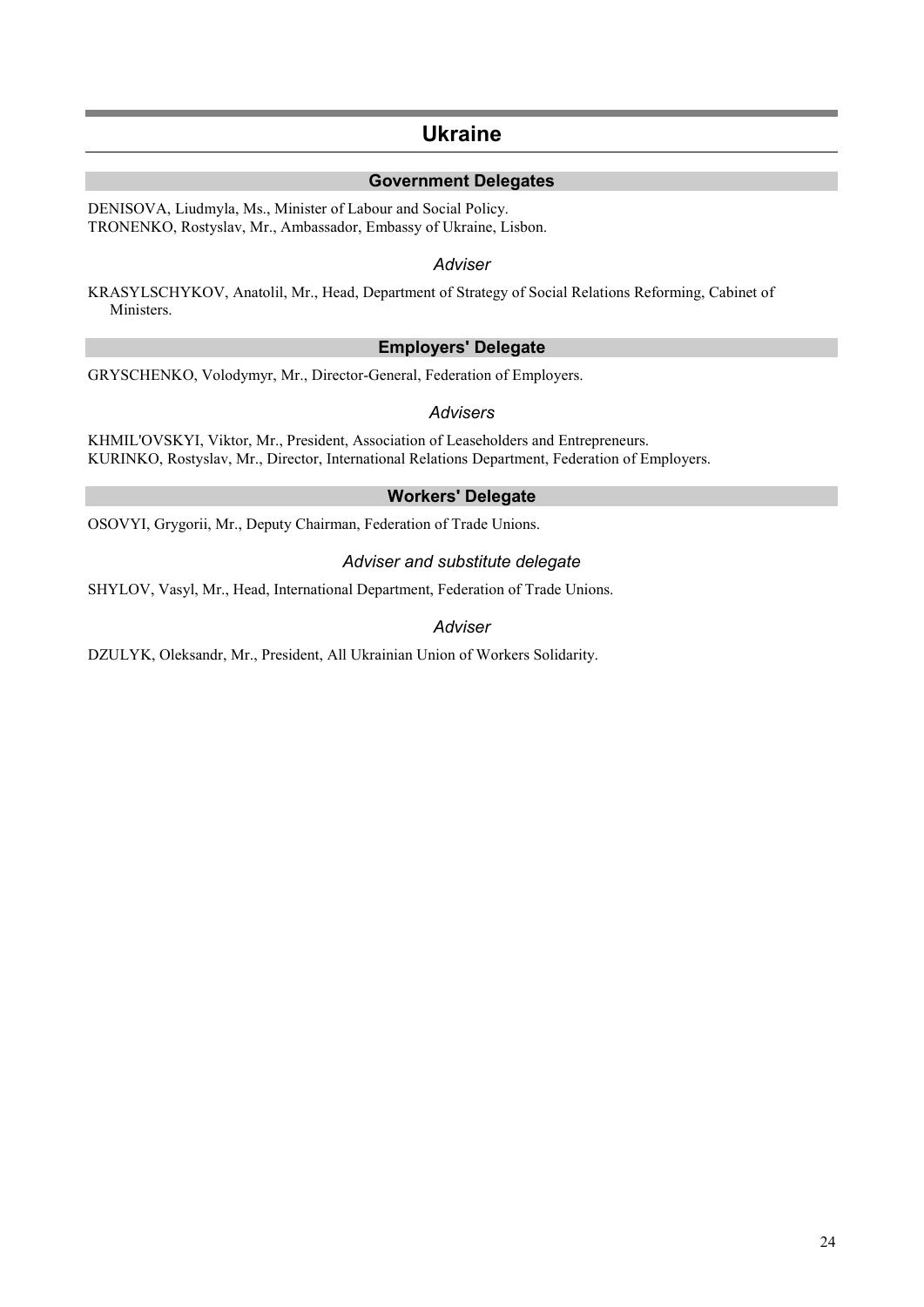# **OBSERVATEURS**

e.

**OBSERVERS**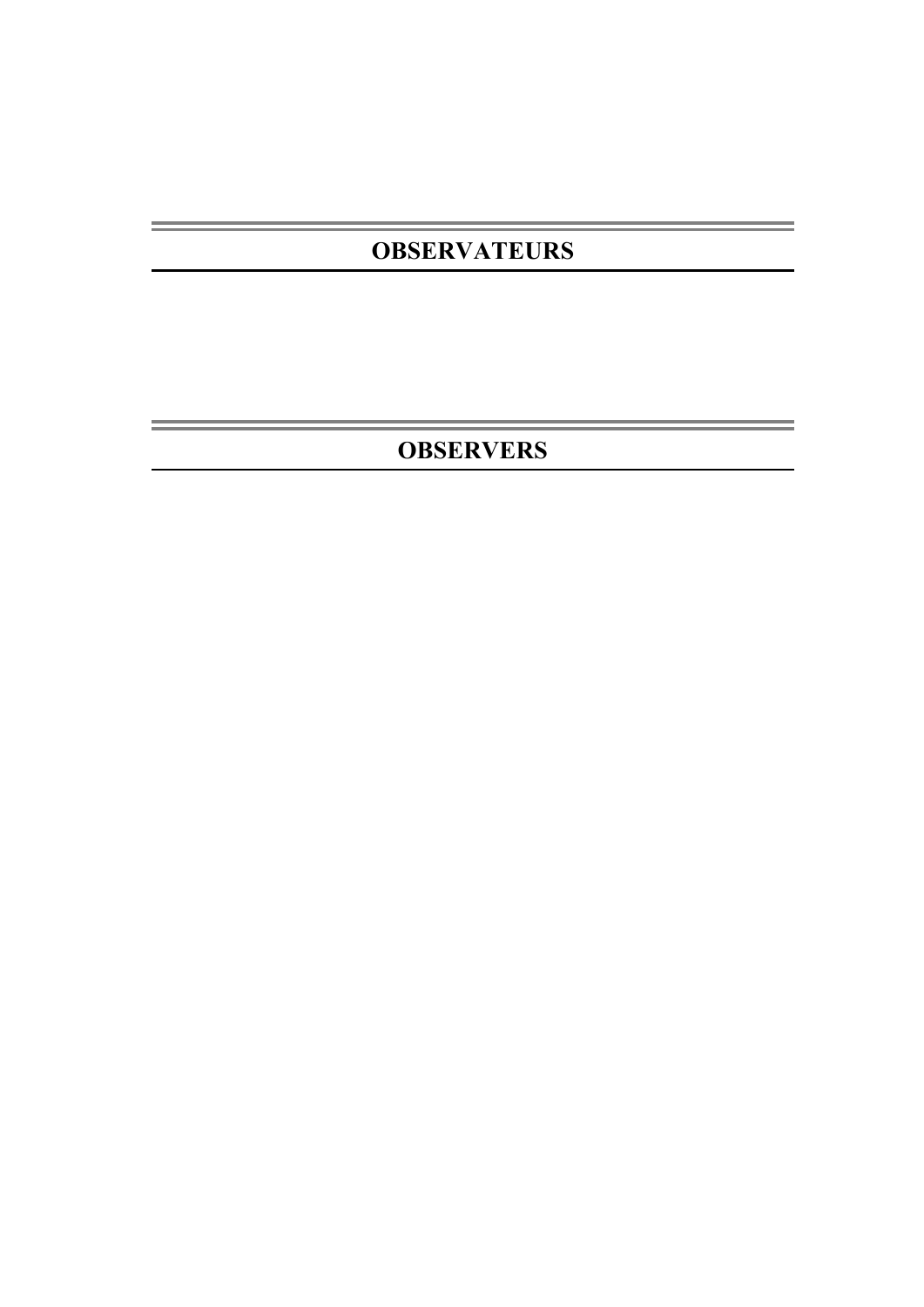# **Saint-Siège The Holy See**

## *Représentants*

PASSIGATO, Rino, M., Nonce Apostolique, Mission permanente, Genève. MAZZOTI, Stefano, M., Mgr., Secrétaire de Nonciature, Mission permanente, Genève. FERREIRA CATARINO, Acacio, M.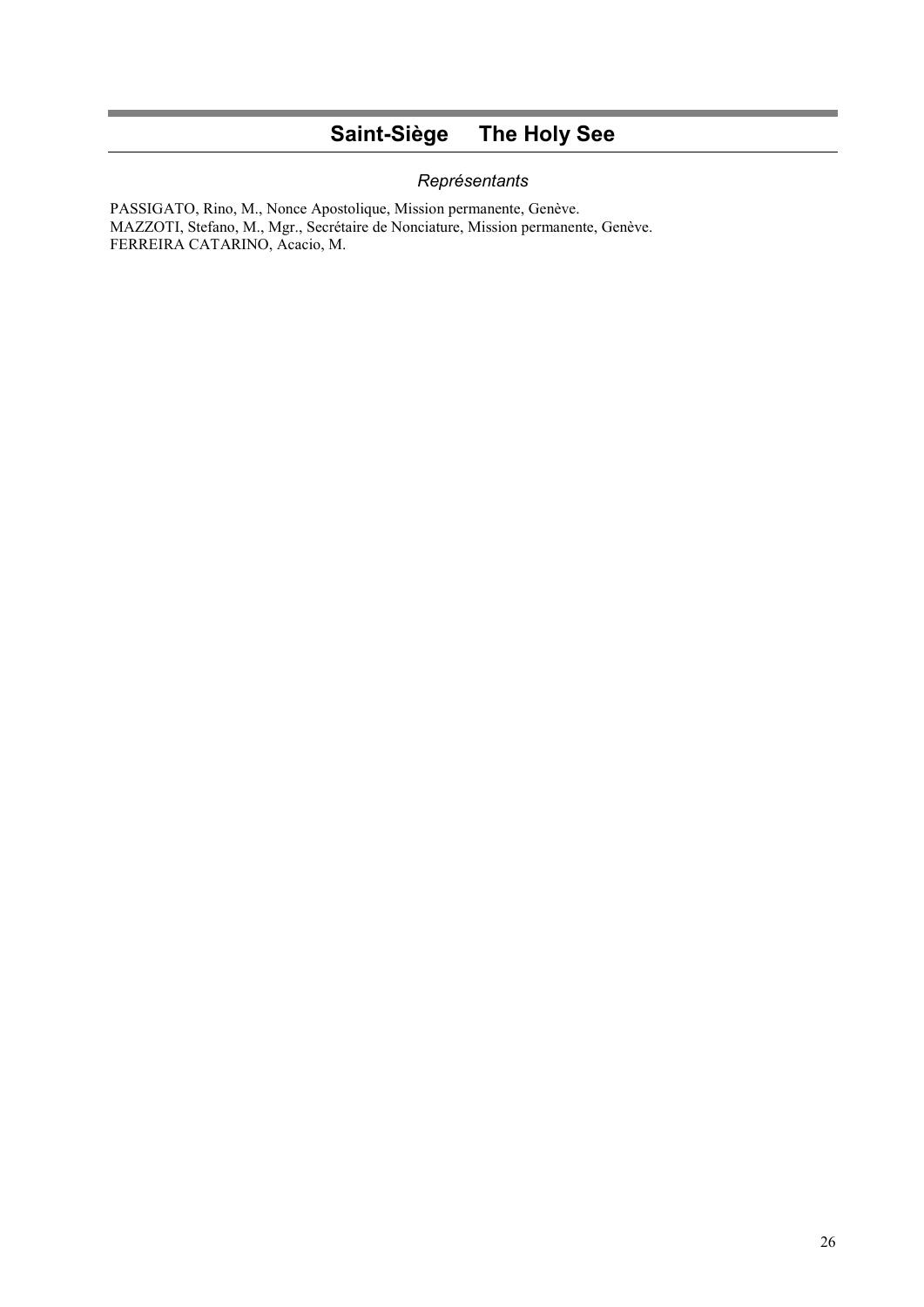# **REPRÉSENTANTS DES NATIONS UNIES, DES INSTITUTIONS SPÉCIALISÉES ET D'AUTRES ORGANISATIONS INTERNATIONALES OFFICIELLES**

# **REPRESENTATIVES OF THE UNITED NATIONS SPECIALIZED AGENCIES AND OTHER OFFICIAL INTERNATIONAL ORGANIZATIONS**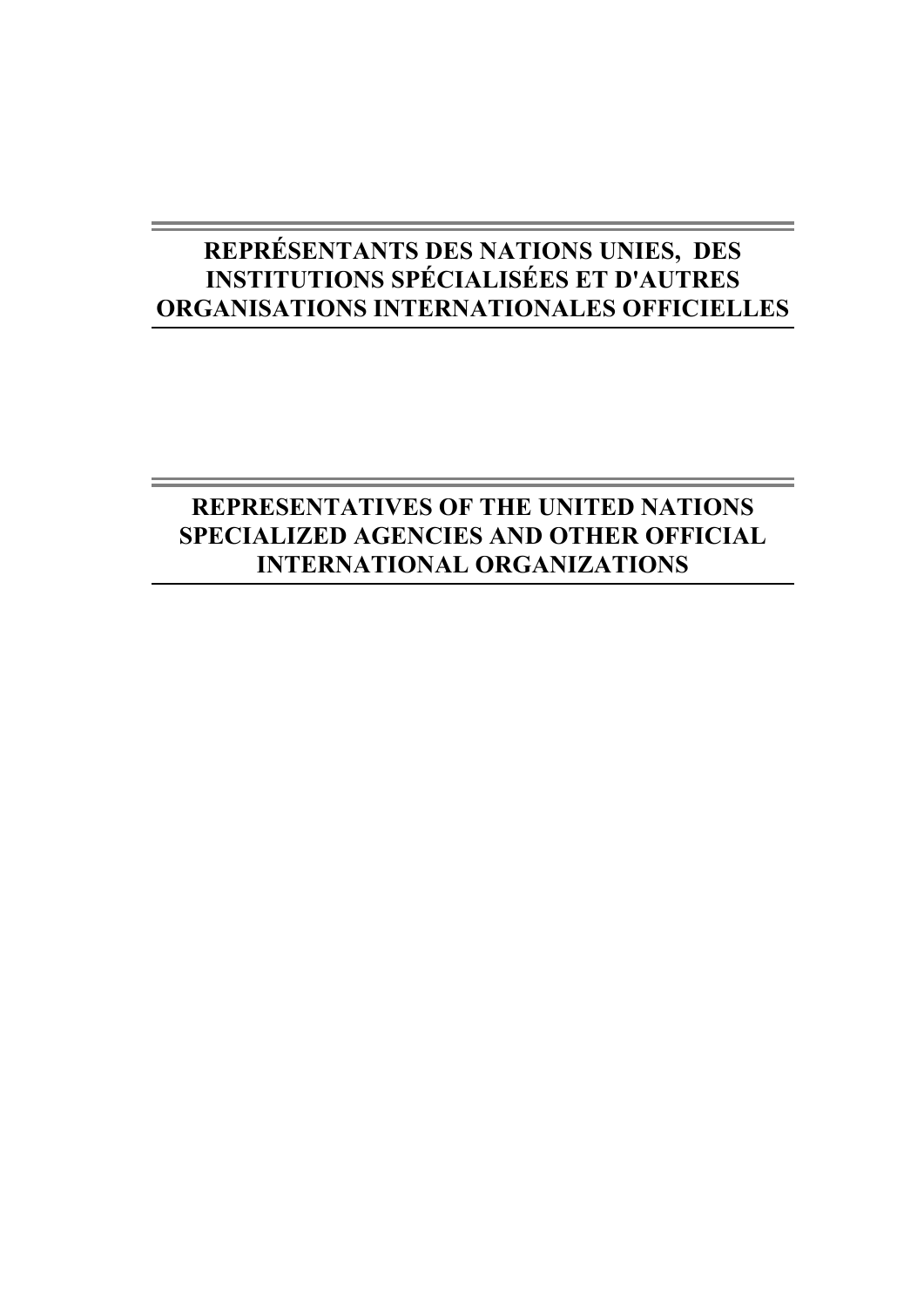## **Organisation des Nations Unies pour l'Alimentation et l'Agriculture Food and Agriculture Organization of the United Nations**

LONC, Tomasz, Mr., Senior Policy Officer, FAO Sub-Regional Office for Central and Eastern Europe.

## **Union européenne European Union**

## **Commission européenne European Commission**

SPIDLA, Vladimir, Mr., European Commissioner for Employment, Social Affairs and Equal Opportunities. SCHREIBER, Kristin, Ms., Head of Cabinet, Commissioner for Employment, Social Affairs and Equal Opportunities.

PEREZ-MINAYO, Isabel, Ms., Member of Cabinet, European Commissioner for Employment, Social Affairs and Equal Opportunities.

MORASS, Michael, Mr., Acting Head of Unit, International Affairs and Enlargement, Directorate General for Employment.

BOEHMERT, Sabine, Ms., International Affairs and Enlargement, Directorate General for Employment. DUFOUR, Christian, Mr., UN Affairs Officer, European Commission Delegation, Geneva.

## **Parlement européen European Parliament**

HASSE FERREIRA, Joël, Mr., Employment and Social Affairs Committee.

## **Fondation européenne pour la formation European Training Foundation**

DUNBAR, Muriel, Ms., Director.

## **Fondation européenne pour l'amélioration des conditions de vie et de travail European Foundation for the Improvement of Living and Working Conditions**

KARPPINEN, Jorma, Mr., Director.

DEMETRIADES, Stavroula, Mrs., Research Manager, Industrial Relations and Workplace Development.

## **Regional Cooperation Council of South Eastern Europe**

SHANI, Nand, Mr., Expert on Economic and Social Development.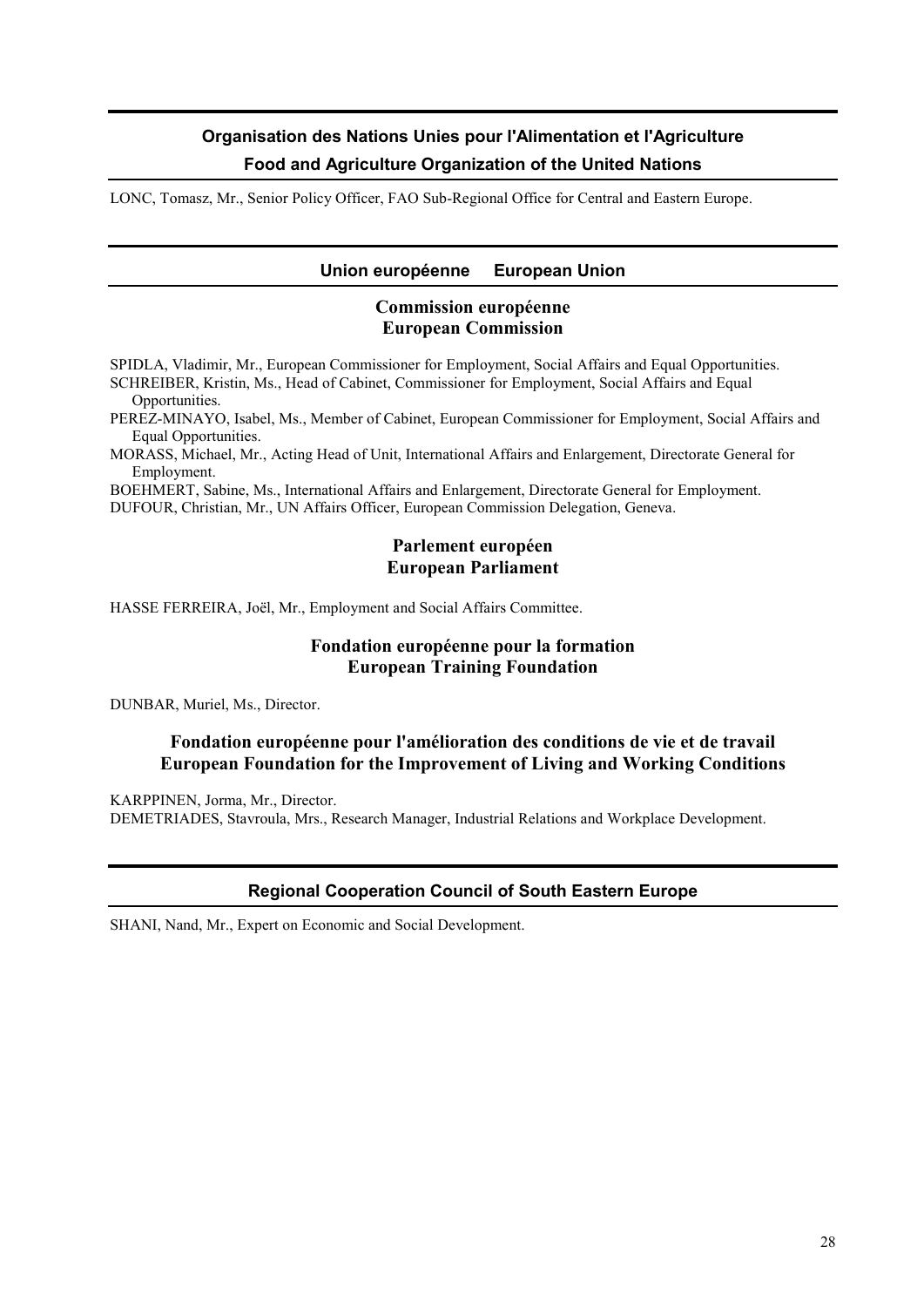# **REPRÉSENTANTS D'ORGANISATIONS INTERNATIONALES NON GOUVERNEMENTALES**

# **REPRESENTATIVES OF NON-GOVERNMENTAL ORGANIZATIONS**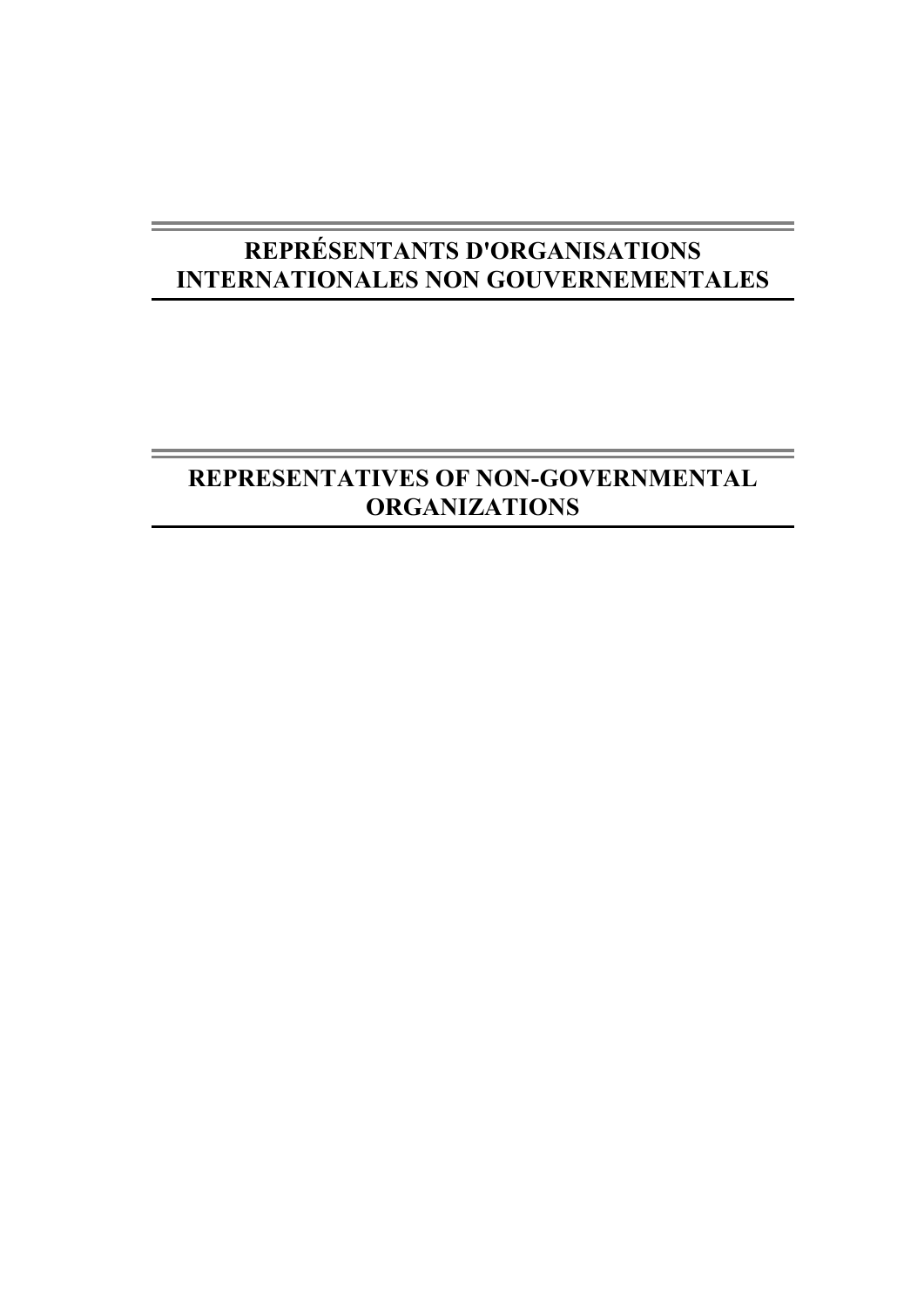## **Fédération syndicale mondiale World Federation of Trade Unions**

AZZOUZ, Mohammed Shabban, Mr., President. MAVRIKOS, Georges, Mr., General Secretary. DEL PRADO, Leopoldo, Mr. DINIS, José, Sr., Membre, Conseil présidentiel. GRIGORIOU, Nikos, Sr., Oficina Regional Europa. GALINYA, Anton, Sr., Funcionario Departamento Internacional, Federación de Sindicatos de Belarusia (FTUB).

## **Organisation internationale des Employeurs International Organization of Employers**

NKUHLU, Wiseman, Mr., President. FUNES DE RIOJA, Daniel, Mr., Executive Vice-President. PEÑALOSA, Antonio, Mr., Secretary-General. WILTON, Brent, Mr., Deputy Secretary-General. RYNHARD, Gary, Mr., Senior Adviser. OECHSLIN, Eric, Mr., Adviser. HOTHAM, Linda, Ms., Assistant to the Secretary-General.

## **Confédération syndicale internationale International Trade Union Confederation**

WIENEN, Jaap, Mr., Deputy General Secretary. GRADEV, Grigor, Mr., Pan-European Regional Council. LEPPIK, Anton, Mr., Pan-European Regional Council. GONZALEZ, Raquel, Ms., Director, ITUC-Geneva Office. YAROSHUK, Alexander, Mr., President, BKDP (Belarus). ANDRÉ, Maria Helena, Ms., Deputy General Secretary, ETUC. WATT, Andrew, Mr., ETUI WARNECK, Wiebke, Ms., ETUI. JANSON, Thomas, Mr., ETUC.

## **Business Europe**

RONNEST, Jorgen, Mr., Chairman of Social Affairs Committee.

## **Confédération générale des syndicats General Confederation of Trade Unions**

SCHERBAKOV, Vladimir, Mr., General Secretary. POTAPOV, Albert, Mr., Deputy General Secretary. KRAVTSOV, Valery, Mr., Head, Department for Work with Affiliated Organizations.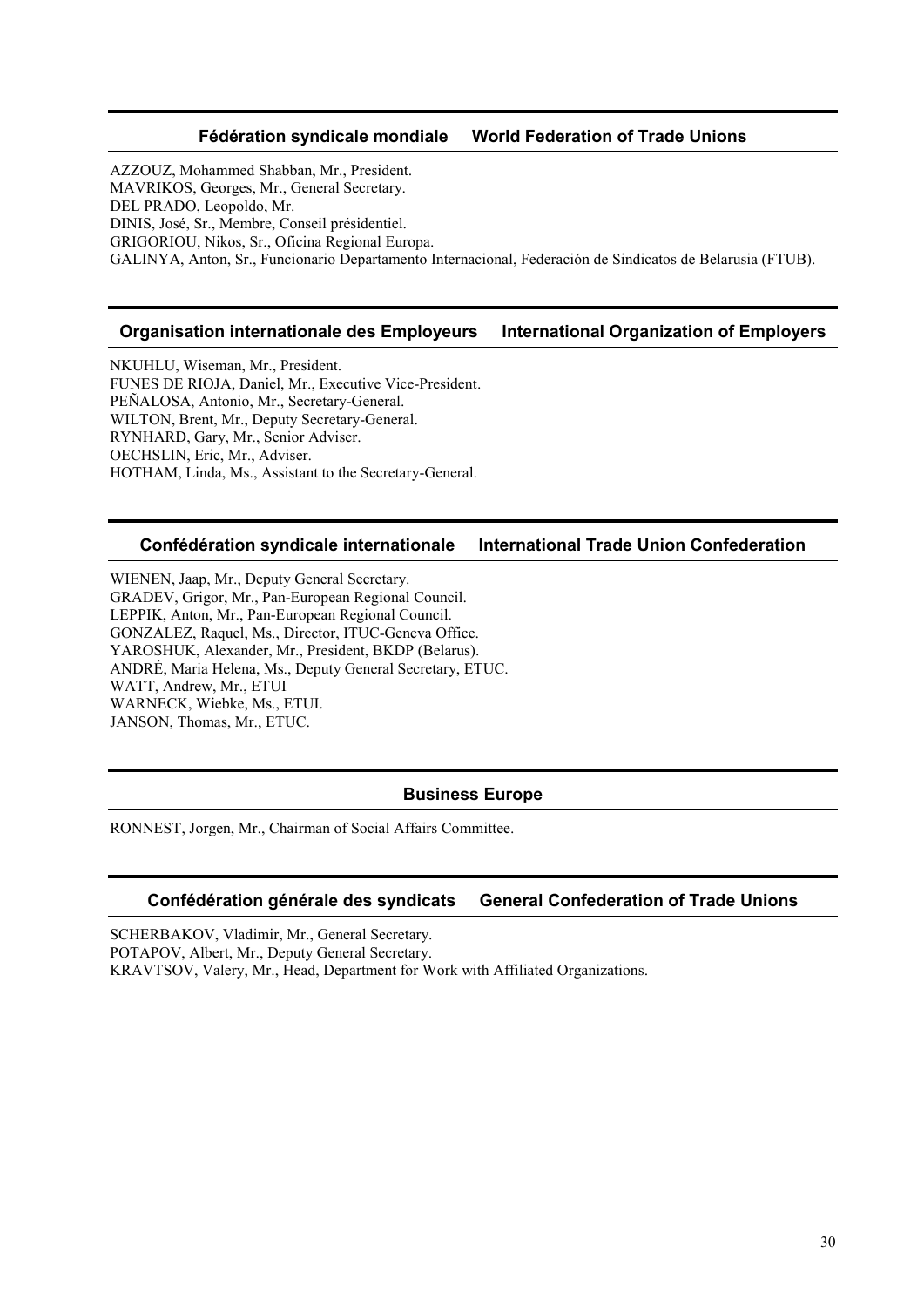# **BUREAU DU CONSEIL D'ADMNISTRATION**

# **OFFICERS OF THE GOVERNING BODY**